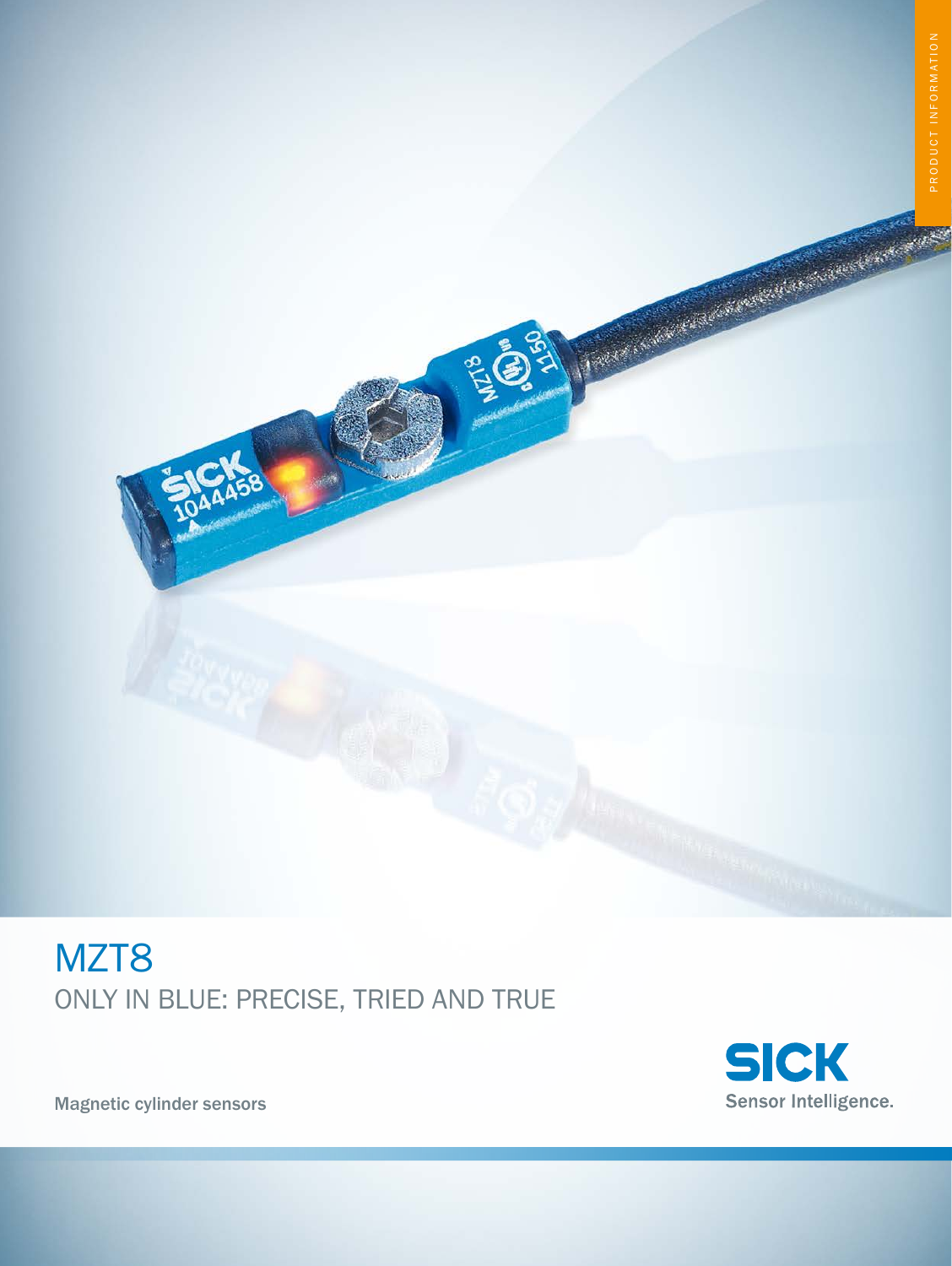# TAKING SWITCHING R AND USER-FI TO THE NEXT LEVEL

The tried and true MZT8 magnetic cylinder sensor is now ever better. Its new visual installation aid optimizes precision, whilst the additional power LED improves handling. Add to that NAMUR and high-temperature variants, and there you have it: a reliable cylinder sensor which can be used in all the demanding applications.

# LED as visual installation aid with monitoring function

The yellow LED ensures that the MZT8 is mounted correctly at the ideal switching point. When the sensor is placed there, the LED permanently lights up during switching operations. If the yellow LED flashes, the magnetic field strength has changed. The cylinder piston's position is then at the upper or lower outer zone of the operating range.

The sensor switches reliably and provides an output signal within the entire operating range, even in the outer zones. If the LED does not light up, the cylinder piston is located outside of the sensor's operating range. The magnetic field is then too weak for a proper output signal and the sensor does not switch. The values for the optimum switching point and the outer zones are already preset ex works for the new MZT8 variants.



# Bright power LED

In addition to the visual installation aid, the new variants of the MZT8 cylinder sensor are fitted with a green LED. This shines permanently if the sensor is in operation and therefore fulfills a monitoring role. The bright green LED is immediately visible – even from a long distance.

 $\mathcal G$  Direct feedback facilitates handling and maintenance



# $\mathcal G$  Easy installation and mounting position monitoring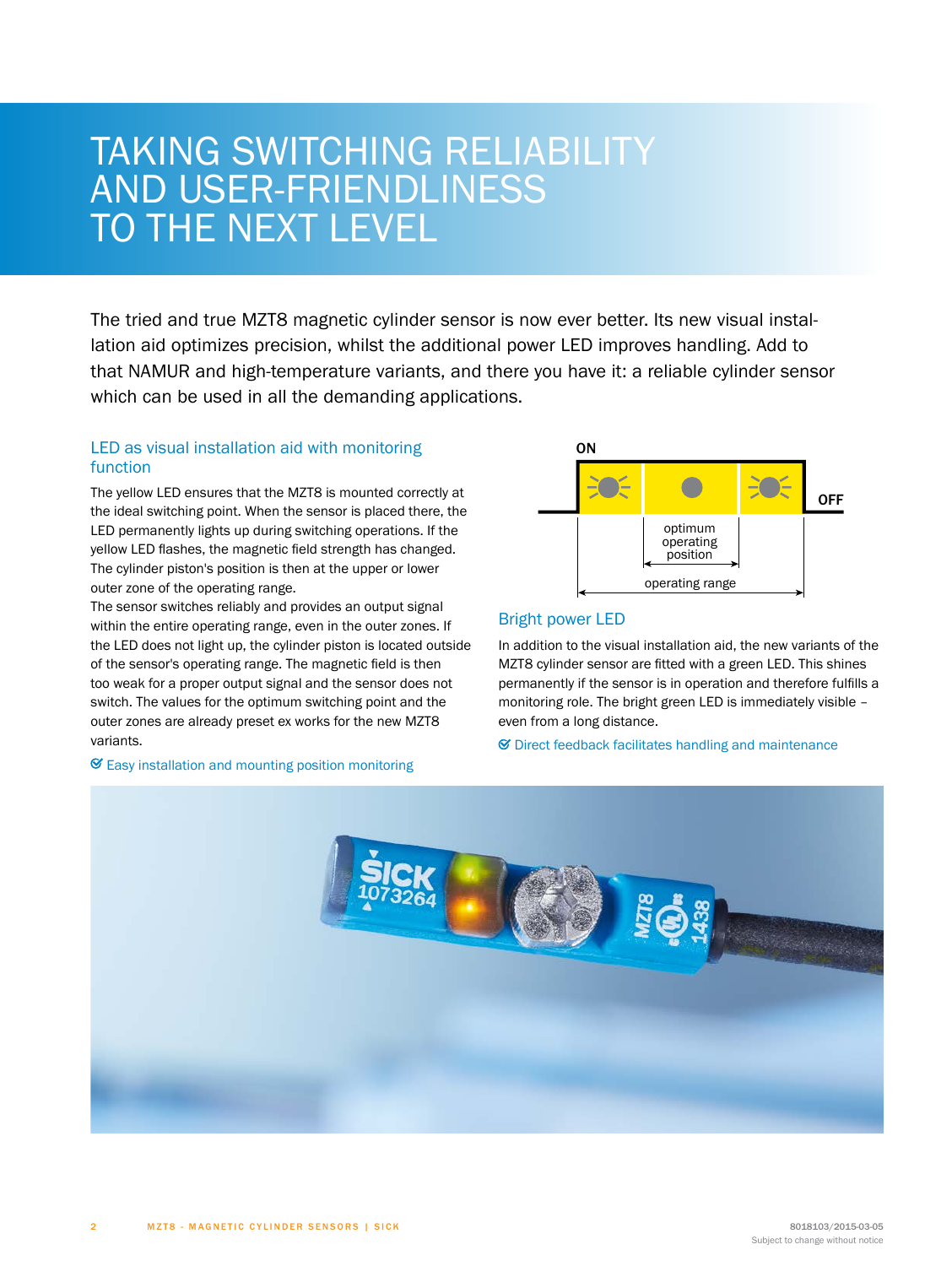# SAFE AND RELIABLE – EVEN IN CHALLENGING ENVIRONMENTS

#### Outstanding explosion protection according to ATEX

The MZT8 magnetic cylinder sensor meets the highest standards for use in explosive environments. The NAMUR version fulfills the requirements of the highest ATEX category 1D, 1G (dust and gas) for use in areas with constant, long-term, or frequent explosive atmospheres. SICK has also versions in the ATEX category 3D, 3G for use in areas with a lower risk of explosion. These explosion-protected variants of the MZT8 are suitable for use in silo hatches, elevators, mills, or conveyors.



Very high level of safety



### Perfect for high temperature applications

The high-temperature variants of the MZT8 magnetic cylinder sensor can be used safely at temperatures of up to 100°C. Even in tough environments, such as the metal-working industry, they always provide reliable switching signals.

 $\heartsuit$  Suitable for temperatures of up to 100 $^{\circ}$ C



#### Rugged design ensures long service life

There are variants with an enclosure rating of up to IP 69K for applications where the MZT8 cylinder sensor comes into frequent contact with water or is subject to high-pressure cleaning. The rugged housing and electronics are resistant to cleaning agents, cooling lubricants, and other production chemicals.

 $\mathcal G$  Process safety and minimal maintenance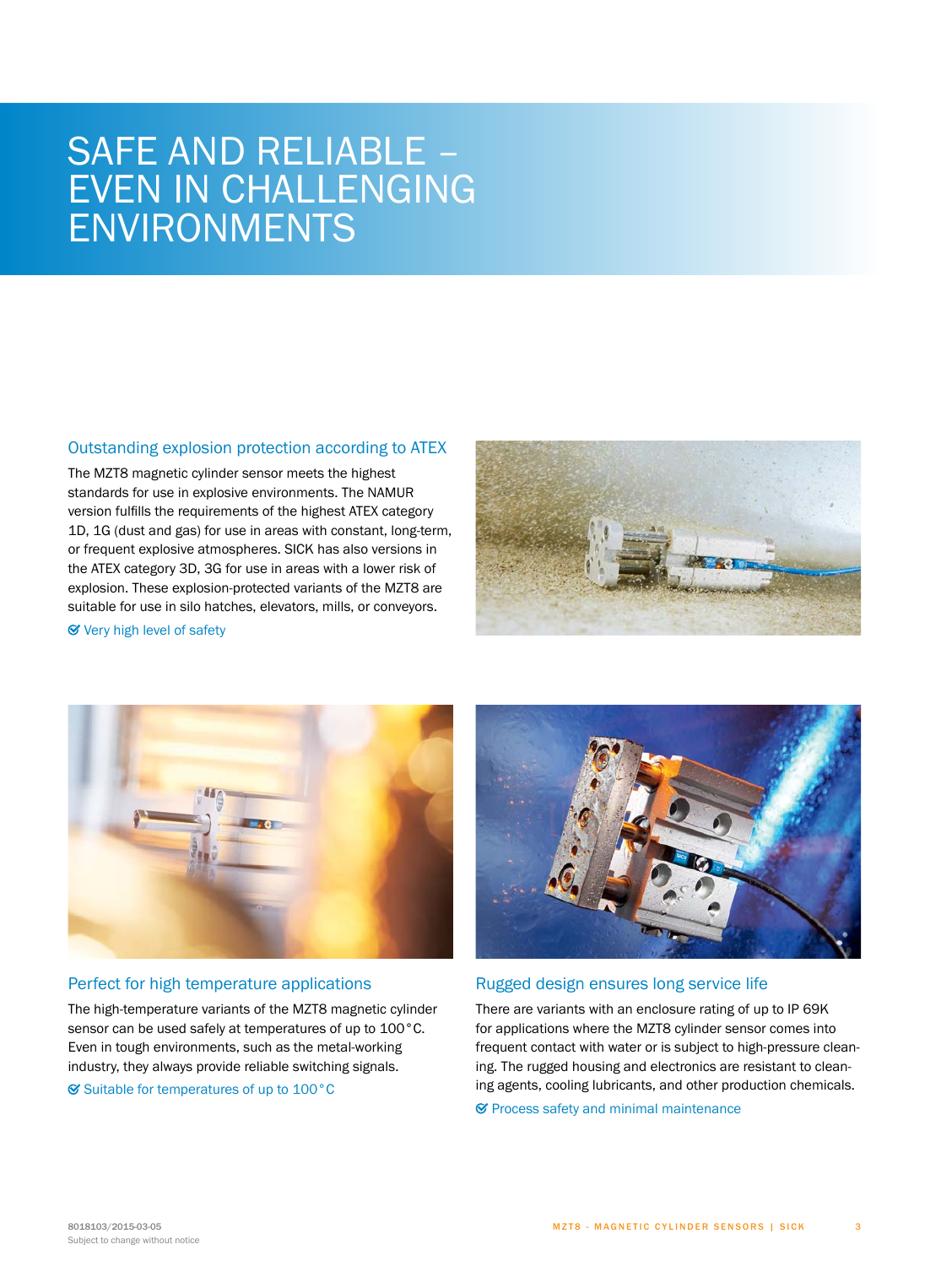# QUICK AND EASY: DROP-IN MOUNTING WITH COMBINATION SCREW

# Compact and suitable for use with all T-slot cylinders

Its sophisticated product concept makes the MZT8 cylinder sensor the no. 1 choice for all mounting and handling processes requiring extremely precise position monitoring.

Its housing length (just 24 millimeters) makes it particularly ideal for short stroke cylinder applications. As the eccentric screw is placed in the middle of the sensor, the MZT8 can be installed directly into the end positions of the cylinder.



 $\mathcal G$  High degree of efficiency – entire cylinder stroke usable



Screw being fitted with a flat-head screwdriver



### Simply insert and fix in place in no time

 $n153$ 

With its innovative housing design, the MZT8 magnetic cylinder sensor can be easily inserted into any common T-slot from above. A clever mechanism locks and fixes the sensor perfectly in place: Once the sensor has been inserted, the captive stainless steel screw is tightened simply with only a quarter turn. A flat-head screwdriver will tighten as well as an Allen key in the universal head of the rugged screw.

 $H$ 

The stainless steel screw also prevents the sensor from slipping or shifting in the slot, even in the event of heavy vibrations. It mechanically locks the sensor firmly in place in the slot – regardless of any size tolerances!

Another advantage of the captive eccentric screw is that it is much easier to mount the sensor in any position, which is not the case with many other sensors – even if mounting it over head.

 $\mathcal G$  Installed and secured in no time at all

Screw being fitted with an Allen key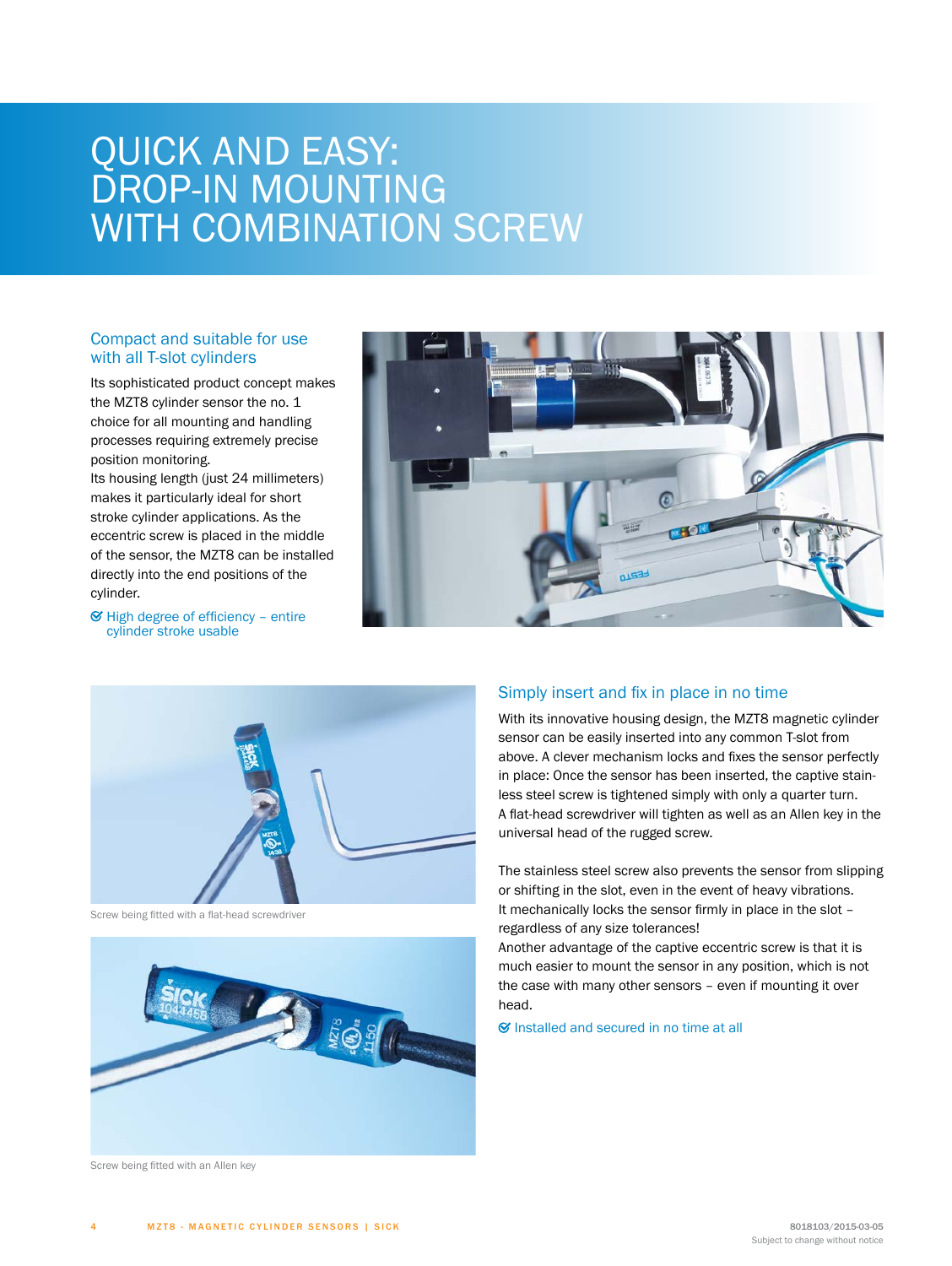# OUTSTANDING FI AND CUSTOMIZED S

# Switching accuracy without multiple switching: ASIC from SICK

The combination of patented GMR technology and ASIC developed by SICK allows the piston position to be clearly detected, even with cylinders with weak magnetic fields. This intelligent technology suppresses the side lobes of the magnetic field and, in doing so, prevents multiple switching

 $(1)$  in the diagram, right).

Furthermore, ASIC from SICK enables accurate sensitivity settings to be made; in fact, these are five times more accurate than the settings in conventional cylinder sensors. The low tolerance levels also increase the degree of precision in terms of detecting the switching point.







# A range of connecting cable and signal line variants

The outer sheath on the MZT8 connecting cables is available as a resilient PUR version or a budget-friendly PVC version, with different lengths to choose from; the PUR version also comes with optional M8 or M12 connectors.

#### A variant to meet every need



### SICK: your reliable partner for customized solutions

As your professional business partner, SICK will assess and meet your specific requirements. After analyzing the necessary product adjustments, we work with you to define the specifications for your customized solution.

 $\mathcal G$  Finding the perfect solution together



5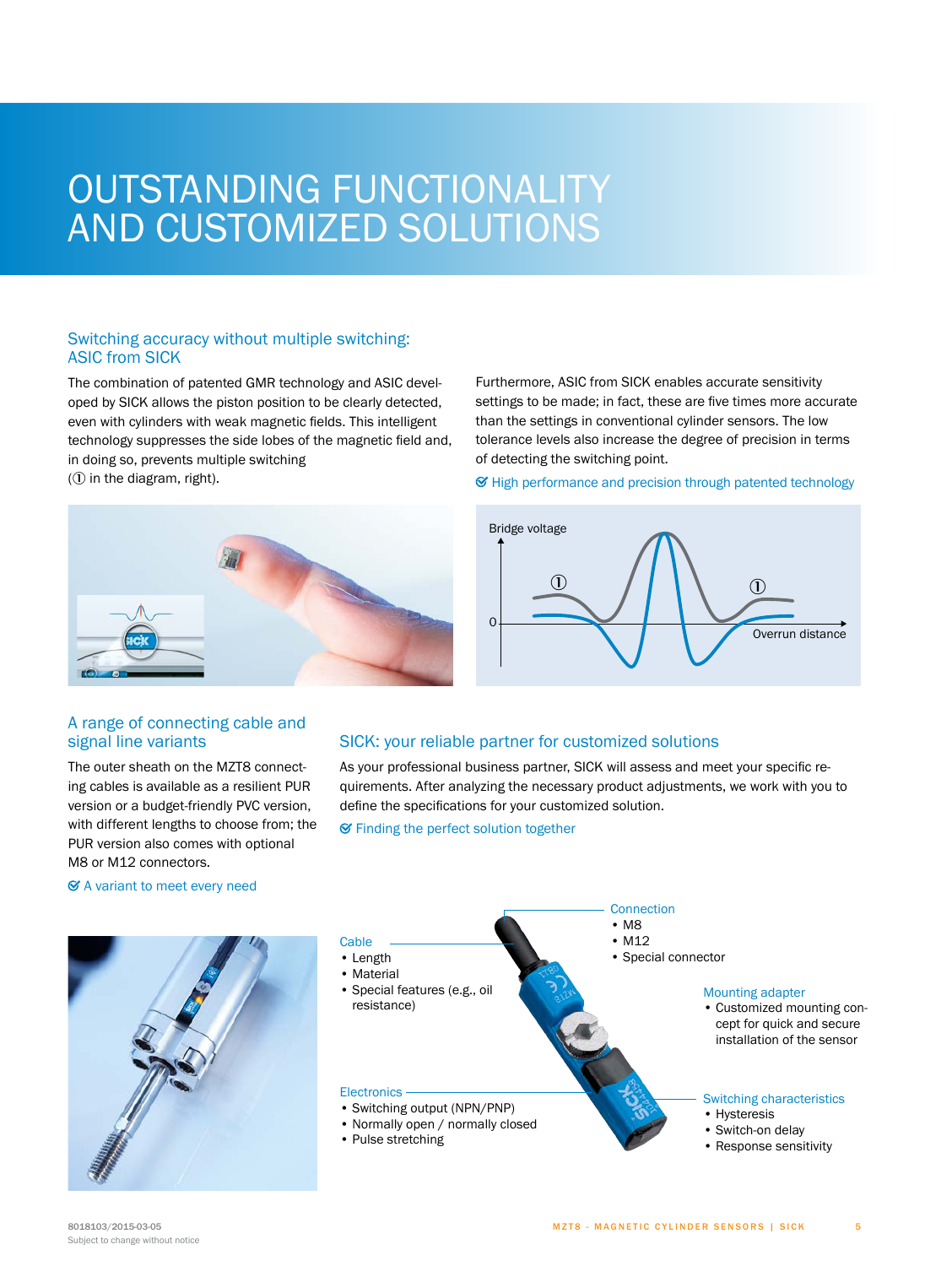# Typically SICK: quick mounting, precise SWITCHING, HIGH TEMPERATURE STABILITY



# Product description

The MZT8 magnetic cylinder sensor from SICK is the flexible solution for piston position detection in pneumatic actuators. The sensor can be inserted into cylinders extremely easily and tightened using the combination screw with just a quarter-turn of a flat head screwdriver or an Allen wrench. The way the sensor sits firmly in the slot is just one of the reasons why the MZT8 is ideally suited to use in pneumatic cylinders

## At a glance

- High-temperature variants: temperature-resistant up to 100 °C
- Combination screw for quick mounting
- Enclosure ratings: IP 67, IP 68, IP 69K
- Very short sensor housing for use in short stroke cylinders

# Your benefits

- Can be used in temperatures up to 100 °C
- Very rugged housing with enclosure rating IP 67, IP 68, or IP 69K extends the service life of the sensor
- Increases machine performance thanks to precise, single switching
- Quick and easy mounting using Allen wrench or flat head screwdriver

with T-slots. The patented GMR technology and ASIC from SICK ensure that the sensor switches precisely and only on one single occasion. Multiple switching is suppressed, increasing machine performance. The MZT8 is available in a range of variants up to IP 69K enclosure rating and with temperature stability up to 100 °C. This guarantees a long service life for the sensor and low maintenance costs.

- PNP or NPN switching output, PUR or PVC cable, M8 or M12 connection can be selected
- Can be used in all cylinders, linear slides, and grippers with T-slots and with many round body, tie-rod, and dove-tail groove cylinders using an adapter
- Saves time during initial installation and when replacing the device, as the sensor is very easy to insert in the slot from above. No need to dismantle the cylinder end caps
- Low maintenance costs, as the sensor is resistant to shocks and vibrations and therefore does not move out of its position in the slot

#### $\rightarrow$  www.mysick.com/en/MZT8





6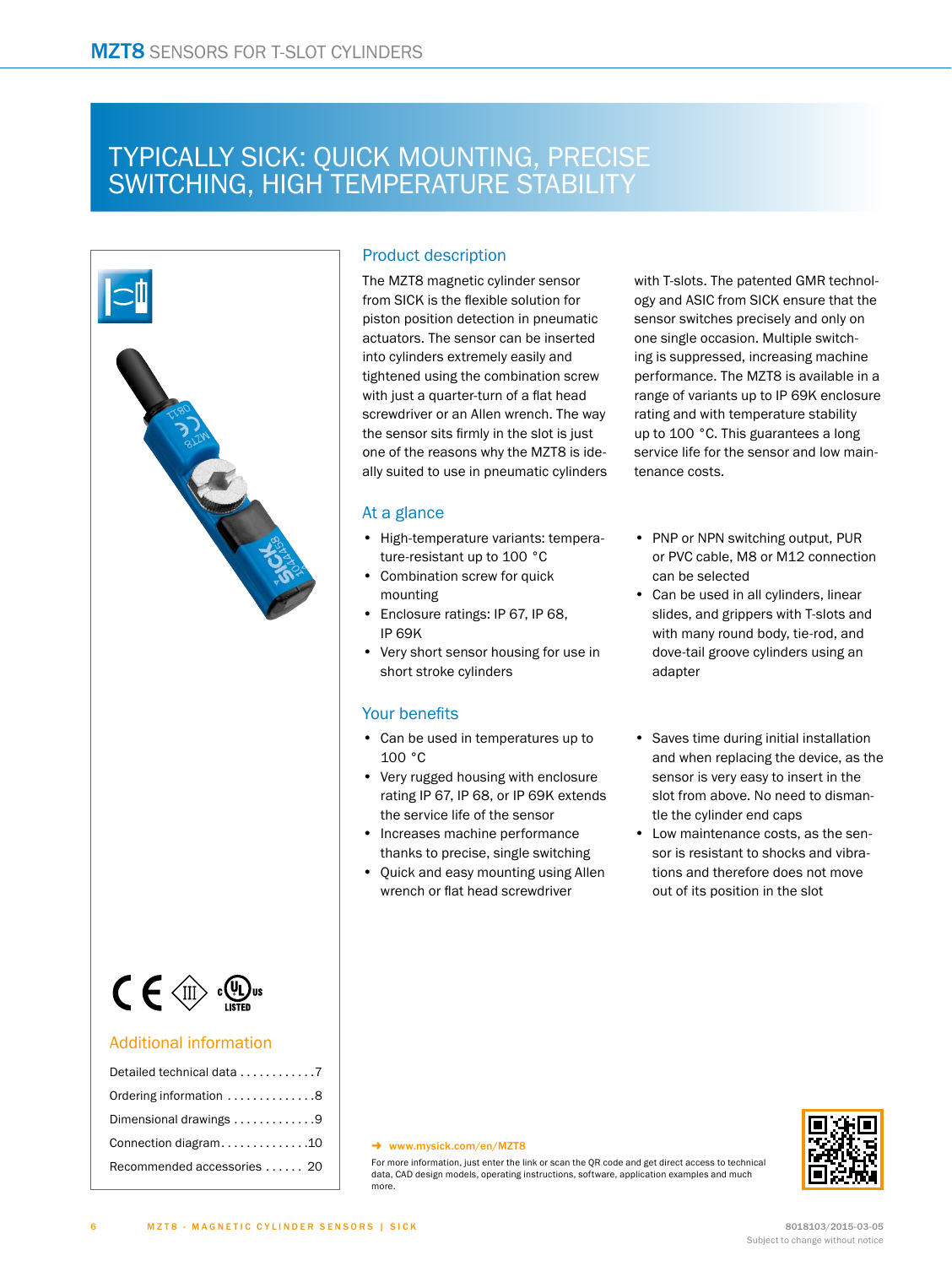# <span id="page-6-0"></span>Detailed technical data

### Features

| <b>Cylinder type</b>               | T-slot                                                                                                                                           |
|------------------------------------|--------------------------------------------------------------------------------------------------------------------------------------------------|
| <b>Cylinder types with adapter</b> | Profile cylinder<br>Tie rod cylinder<br>Roundbody cylinder<br>Cylinders with dovetail slots<br>SMC rail cylinder CDQ2<br>SMC rail cylinder ECDQ2 |
| <b>Housing length</b>              | 24 mm                                                                                                                                            |
| Output type                        | PNP / NPN (depending on type)                                                                                                                    |
| Switching frequency typ.           | 1,000 Hz                                                                                                                                         |
| <b>Output function</b>             | NO / NC (depending on type)                                                                                                                      |
| <b>Enclosure rating</b>            | IP 68 $11$<br>IP 67 <sup>1)</sup> , IP 69K <sup>2)</sup><br>IP 68 <sup>1)</sup> , IP 69K <sup>2)</sup><br>(depending on type)                    |
| <b>Special features</b>            | Temperature-resistant up to 100 °C (depending on type)                                                                                           |

 $1)$  According to EN 60529 (IP67/IP68)

2) According to DIN 40050 (IP69K)

# Mechanics/electronics

| Supply voltage                       | 10 V DC  24 V DC / 10 V DC  30 V DC (depending on type) |
|--------------------------------------|---------------------------------------------------------|
| Power consumption <sup>1)</sup>      | $\leq 10$ mA                                            |
| Voltage drop                         | $\leq$ 2.2 V                                            |
| Output current $I_{a}$               | $\leq$ 50 mA / $\leq$ 200 mA (depending on type)        |
| <b>Protection class</b>              | III                                                     |
| Magnetic field sensitivity, typ.     | 2.6 mT / 2.8 mT (depending on type)                     |
| Overrun distance typ.                | 3 mm / 9 mm (depending on type)                         |
| Hysteresis typ.                      | $\leq 0.5$ mT                                           |
| Repeatability <sup>2)</sup>          | $\leq 0.1$ mT                                           |
| Reverse polarity protection          | $\checkmark$                                            |
| <b>Short-circuit protection</b>      | $\checkmark$                                            |
| Power-up pulse protection            | $\checkmark$                                            |
| <b>Ambient operating temperature</b> | 0 °C  +100 °C / -30 °C  +80 °C (depending on type)      |
| Shock/vibration                      | 30 g, 11 ms / 10  55 Hz, 1 mm                           |
| <b>EMC</b>                           | According to EN 60947-5-2                               |
| <b>Housing material</b>              | Plastic                                                 |
| Housing cap material                 | <b>PA12</b>                                             |
| Cable material                       | PUR / PVC (depending on type)                           |
| <b>Conductor cross-section</b>       | $0.14 \text{ mm}^2$                                     |

<sup>1)</sup> Without load.

2) Ub and Ta constant.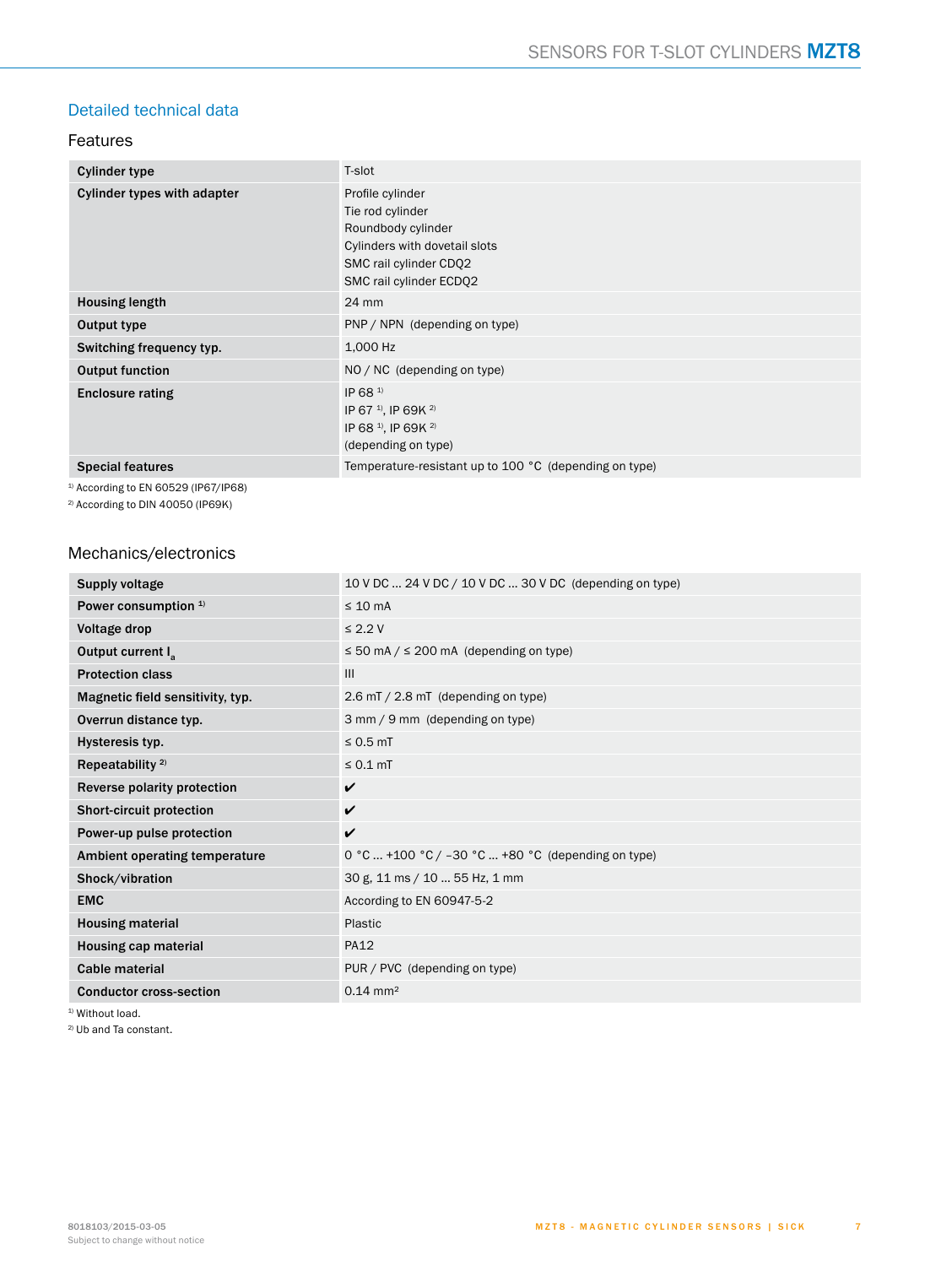# <span id="page-7-0"></span>Ordering information

MZT8 - overrun distance short - Temperature-resistant up to 100 °C

- **Ambient temperature operation:** 0 °C ... +100 °C
- **Overrun distance typ.:** 3 mm
- **Supply voltage:** 10 V DC ... 24 V DC
- **Output current I**a**:** ≤ 50 mA
- **Magnetic field sensitivity:** 2.6 mT

| <b>Output</b><br>type        | <b>Output</b><br><b>function</b> | <b>Connection type</b>                | Cable<br>material | <b>Enclosure</b><br>rating | <b>Connection</b><br>diagram | <b>Model name</b> | Part no. |
|------------------------------|----------------------------------|---------------------------------------|-------------------|----------------------------|------------------------------|-------------------|----------|
| <b>PNP</b><br>N <sub>O</sub> | Cable, 3-wire, 2 m               | <b>PVC</b>                            | IP 68. IP 69K     | $Cd-001$                   | MZT8-2V6PSTKW0               | 1073269           |          |
|                              |                                  | Cable, 3-wire, 5 m                    | <b>PVC</b>        | IP 68. IP 69K              | $Cd-001$                     | MZT8-2V6PSTKWB    | 1073270  |
|                              |                                  | Cable, 3-wire, 10 m                   | <b>PVC</b>        | IP 68. IP 69K              | $Cd-OO1$                     | MZT8-2V6PSTKWD    | 1073271  |
|                              |                                  | Cable with connector M8, 3-pin, 0.3 m | <b>PVC</b>        | IP 68. IP 69K              | $Cd-002$                     | MZT8-2V6PSTKP0    | 1073268  |

# MZT8 - overrun distance short

- **Ambient temperature operation:** –30 °C ... +80 °C
- **Overrun distance typ.:** 3 mm
- **Supply voltage:** 10 V DC ... 30 V DC
- **Output current I**a**:** ≤ 200 mA
- **Magnetic field sensitivity:** 2.6 mT

| <b>Output</b><br>type | Output<br>function | <b>Connection type</b>                                      | Cable<br>material | <b>Enclosure</b><br>rating | <b>Connection</b><br>diagram | <b>Model name</b> | Part no. |
|-----------------------|--------------------|-------------------------------------------------------------|-------------------|----------------------------|------------------------------|-------------------|----------|
|                       |                    | Cable, 3-wire, 2 m                                          | <b>PUR</b>        | IP 68, IP 69K              | Cd-003                       | MZT8-03VP0-KU0    | 1044931  |
|                       | NC                 | Cable, 3-wire, 10 m                                         | <b>PUR</b>        | IP 68, IP 69K              | $Cd-003$                     | MZT8-03VP0-KUD    | 1060429  |
|                       |                    | Cable with connector M8, 3-pin, 0.3 m                       | <b>PUR</b>        | <b>IP 68</b>               | Cd-004                       | MZT8-03VP0-KP0    | 1044930  |
|                       |                    | Cable, 3-wire, 2 m                                          | <b>PUR</b>        | IP 68, IP 69K              | Cd-001                       | MZT8-03VPS-KU0    | 1044469  |
|                       |                    |                                                             | <b>PVC</b>        | IP 67, IP 69K              | Cd-001                       | MZT8-03VPS-KW0    | 1044349  |
|                       |                    | Cable, 3-wire, 3 m                                          | <b>PUR</b>        | IP 68, IP 69K              | Cd-001                       | MZT8-03VPS-KUA    | 1044466  |
|                       |                    | Cable, 3-wire, 5 m                                          | <b>PUR</b>        | IP 68, IP 69K              | Cd-001                       | MZT8-03VPS-KUB    | 1044470  |
|                       |                    |                                                             | <b>PVC</b>        | IP 67, IP 69K              | Cd-001                       | MZT8-03VPS-KWB    | 1048314  |
| PNP                   |                    | Cable, 3-wire, 10 m                                         | <b>PUR</b>        | IP 68, IP 69K              | Cd-001                       | MZT8-03VPS-KUD    | 1054051  |
|                       |                    | Cable with connector M8, 3-pin, 0.3 m                       | <b>PUR</b>        | <b>IP 68</b>               | Cd-002                       | MZT8-03VPS-KP0    | 1044458  |
|                       | <b>NO</b>          | Cable with connector M8, 3-pin, 0.75 m                      | <b>PUR</b>        | <b>IP68</b>                | Cd-002                       | MZT8-03VPS-KPD    | 1044461  |
|                       |                    | Cable with connector M8, 3-pin, with<br>knurled nuts, 0.3 m | <b>PUR</b>        | <b>IP 68</b>               | Cd-002                       | MZT8-03VPS-KRD    | 1044464  |
|                       |                    | Cable with connector M8, 3-pin, with<br>knurled nuts, 0.5 m | <b>PUR</b>        | <b>IP 68</b>               | Cd-002                       | MZT8-03VPS-KR0    | 1044459  |
|                       |                    | Cable with connector M8, 3-pin, with<br>knurled nuts, 5 m   | <b>PUR</b>        | <b>IP 68</b>               | Cd-002                       | MZT8-03VPS-KRB    | 1044463  |
|                       |                    | Cable with connector M12, 3-pin, 0.3 m                      | <b>PUR</b>        | <b>IP 68</b>               | Cd-002                       | MZT8-03VPS-KO0    | 1044460  |
|                       |                    | Cable with connector M12, 3-pin, 1 m                        | <b>PUR</b>        | <b>IP 68</b>               | Cd-002                       | MZT8-03VPS-KOD    | 1058317  |
|                       |                    | Cable, 3-wire, 2 m                                          | <b>PUR</b>        | IP 68, IP 69K              | Cd-001                       | MZT8-03VNS-KU0    | 1044934  |
|                       |                    |                                                             | <b>PVC</b>        | IP 68, IP 69K              | Cd-001                       | MZT8-03VNS-KW0    | 1044468  |
| <b>NPN</b>            | <b>NO</b>          | Cable, 3-wire, 3 m                                          | <b>PUR</b>        | IP 68, IP 69K              | Cd-001                       | MZT8-03VNS-KUA    | 1068912  |
|                       |                    | Cable with connector M8, 3-pin, 0.3 m                       | <b>PUR</b>        | <b>IP 68</b>               | Cd-002                       | MZT8-03VNS-KP0    | 1044932  |
|                       |                    | Cable with connector M8, 3-pin, with<br>knurled nuts, 0.5 m | <b>PUR</b>        | <b>IP 68</b>               | Cd-002                       | MZT8-03VNS-KR0    | 1044935  |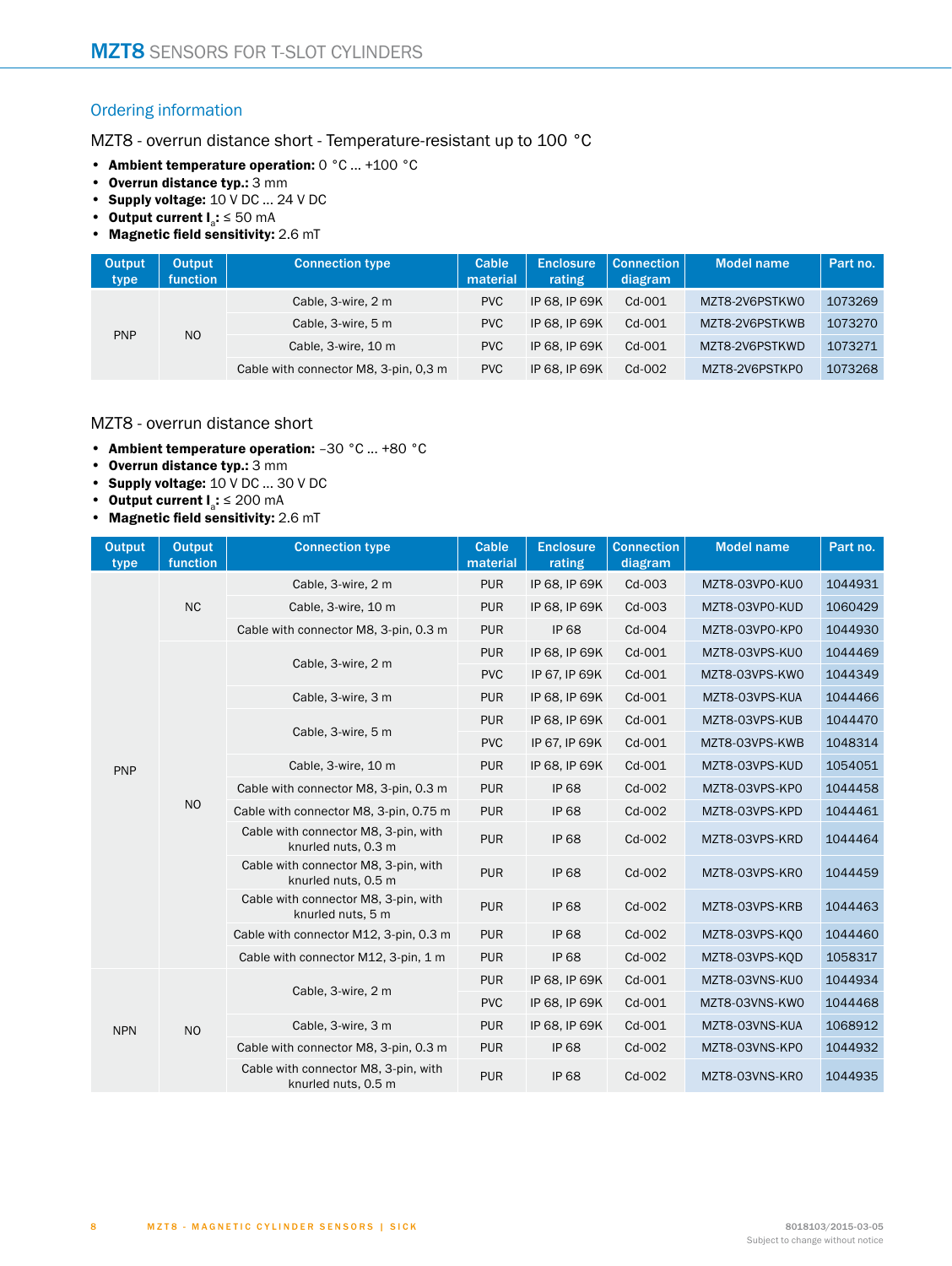# MZT8 - overrun distance long

- **Ambient temperature operation:** –30 °C ... +80 °C
- **Overrun distance typ.: 9 mm**<br>• **Supply voltage:** 10 V DC ... 30
- **Supply voltage:**  $10 \vee DC \dots 30 \vee DC$ <br>• **Output current I**<sub>s</sub>:  $\leq 200 \text{ mA}$
- **Output current I<sub>a</sub>: ≤ 200 mA**
- **Magnetic field sensitivity:** 2.8 mT

| Output<br>type | Output<br><b>function</b> | <b>Connection type</b>                                      | Cable<br>material | <b>Enclosure</b><br>rating | <b>Connection</b><br>diagram | <b>Model name</b> | Part no. |
|----------------|---------------------------|-------------------------------------------------------------|-------------------|----------------------------|------------------------------|-------------------|----------|
|                |                           | Cable, 3-wire, 2 m                                          | <b>PUR</b>        | IP 68. IP 69K              | $Cd-OO1$                     | MZT8-28VPS-KU0    | 1048049  |
|                |                           | Cable, 3-wire, 5 m                                          | <b>PVC</b>        | IP 67, IP 69K              | $Cd-OO1$                     | MZT8-28VPS-KWB    | 1057030  |
|                |                           | Cable with connector M8, 3-pin, 0.3 m                       | <b>PUR</b>        | <b>IP 68</b>               | $Cd-002$                     | MZT8-28VPS-KP0    | 1048048  |
| <b>PNP</b>     | N <sub>O</sub>            | Cable with connector M8, 3-pin, with<br>knurled nuts, 0.5 m | <b>PUR</b>        | <b>IP68</b>                | $Cd-002$                     | MZT8-28VPS-KR0    | 1048050  |
|                |                           | Cable with connector M12, 3-pin, 0.3 m                      | <b>PUR</b>        | <b>IP 68</b>               | $Cd-002$                     | MZT8-28VPS-KO0    | 1048051  |
|                |                           | Cable with connector M12, 3-pin, 0.5 m                      | <b>PUR</b>        | <b>IP 68</b>               | $Cd-002$                     | MZT8-28VPS-KOD    | 1058311  |
| <b>NPN</b>     | N <sub>O</sub>            | Cable, 3-wire, 2 m                                          | <b>PUR</b>        | IP 68, IP 69K              | $Cd-OO1$                     | MZT8-28VNS-KUA    | 1068535  |

# <span id="page-8-0"></span>Dimensional drawings (Dimensions in mm (inch))

Cable



1 Connection

2 Fixing screw

3 LED indicator

4 Position sensor element; Overrun distance short: 2 mm; Overrun distance long: 1.7 mm

#### Cable with connector M8



1 Connection

2 Fixing screw

3 LED indicator

4 Position sensor element; Overrun distance short: 2 mm; Overrun distance long: 1.7 mm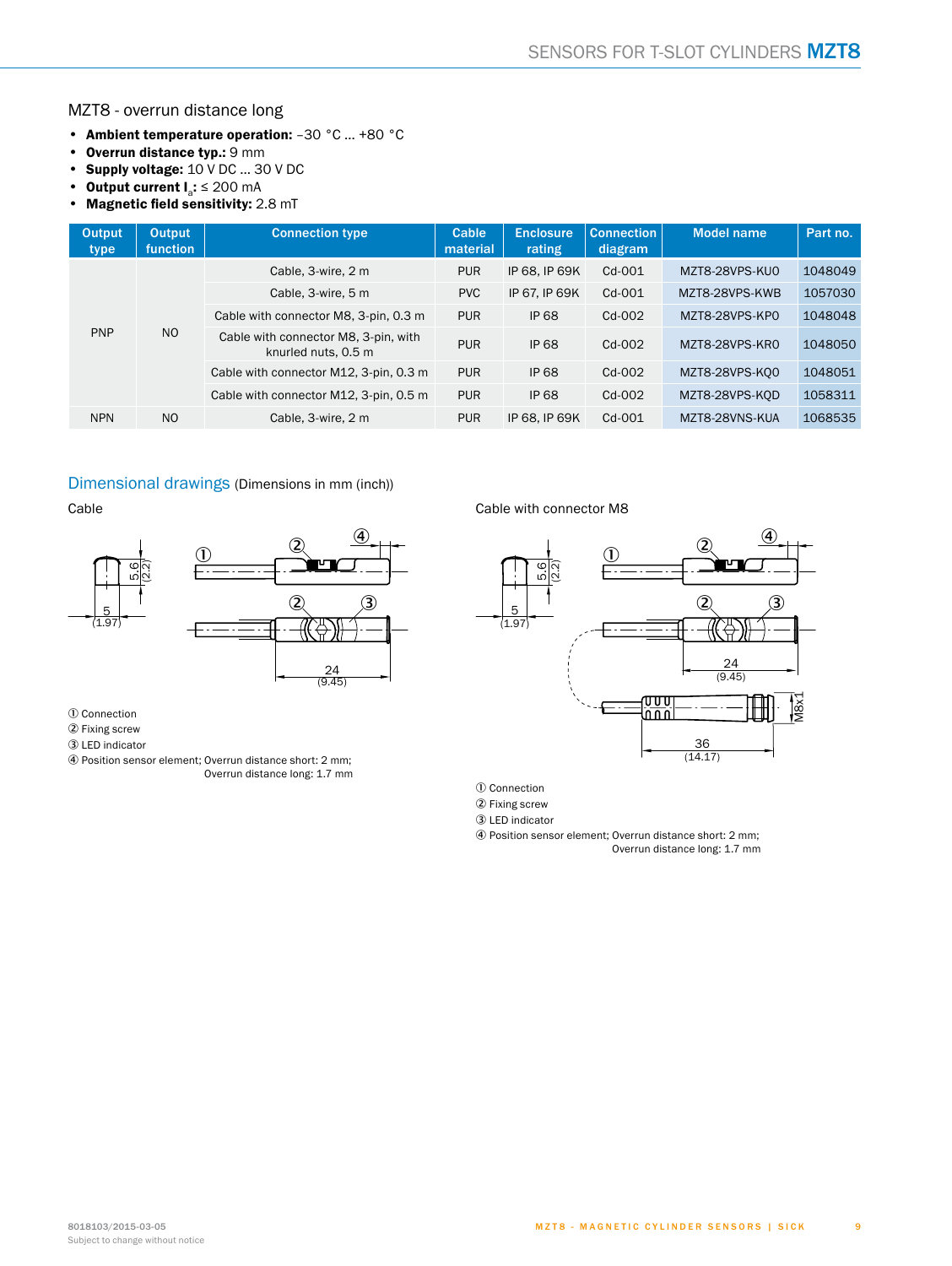#### Cable with connector M8, with knurled nuts



1 Connection

- 2 Fixing screw
- 3 LED indicator
- 4 Position sensor element; Overrun distance short: 2 mm; Overrun distance long: 1.7 mm

# <span id="page-9-0"></span>Connection diagram

Cd-001





Cable with connector M12



1 Connection

2 Fixing screw

3 LED indicator

4 Position sensor element; Overrun distance short: 2 mm; Overrun distance long: 1.7 mm







Cd-004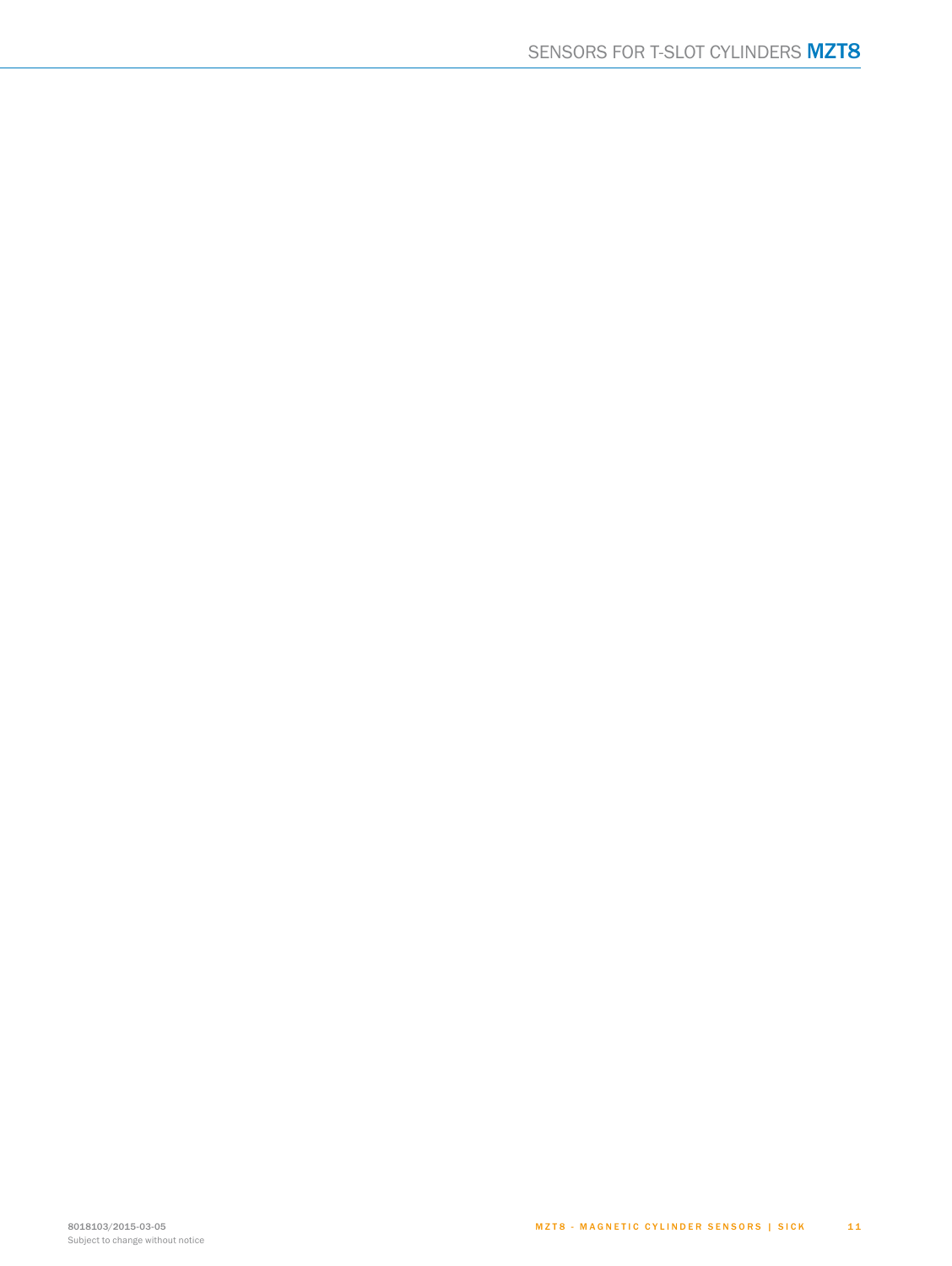# Typically SICK: precision sensor for high machine performance



# Product description

The MZT8 magnetic cylinder sensor from SICK is the flexible solution for piston position detection in pneumatic actuators. The sensor can be inserted into cylinders extremely easily and tightened using the combination screw with just a quarter-turn of a flat head screwdriver or an Allen wrench. The way the sensor sits firmly in the slot is just one of the reasons why the MZT8 is ideally suited to use in pneumatic cylinders with T-slots. The patented GMR technology and ASIC from SICK ensure that the

### At a glance

- Yellow LED as visual installation aid and switching status indicator
- Operaring indicator via green LED
- Combination screw for quick mounting
- Enclosure ratings: IP 67, IP 68, IP 69K

### Your benefits

- Simple installation and monitoring of the assembly position via yellow LED
- Operaring indicator via additional highpower green LED
- Very rugged housing with enclosure rating IP 67, IP 68, or IP 69K extends the service life of the sensor
- Increases machine performance thanks to precise, single switching
- Quick and easy mounting using Allen wrench or flat head screwdriver

sensor switches precisely and only on one single occasion. Multiple switching is suppressed, increasing machine performance. The MZT8 is available in a range of variants up to the IP 69K enclosure rating. This guarantees a long service life for the sensor and low maintenance costs. The yellow LED is used as visual installation aid and makes it easy to install and monitor the mounting position of the sensor. The additional green LED indicates whether the MZT8 is in operation.

- Very short sensor housing for use in short stroke cylinders
- Can be used in all cylinders, linear slides, and grippers with T-slots and with many round body, tie-rod, and dove-tail groove cylinders using an adapter
- Saves time during initial installation and when replacing the device, as the sensor is very easy to insert in the slot from above. No need to dismantle the cylinder end caps.
- Low maintenance costs, as the sensor is resistant to shocks and vibrations and therefore does not move out of its position in the slot

#### → www.mysick.com/en/MZT8\_VIA

For more information, just enter the link or scan the QR code and get direct access to technical data, CAD design models, operating instructions, software, application examples and much more.



# Subject to change without notice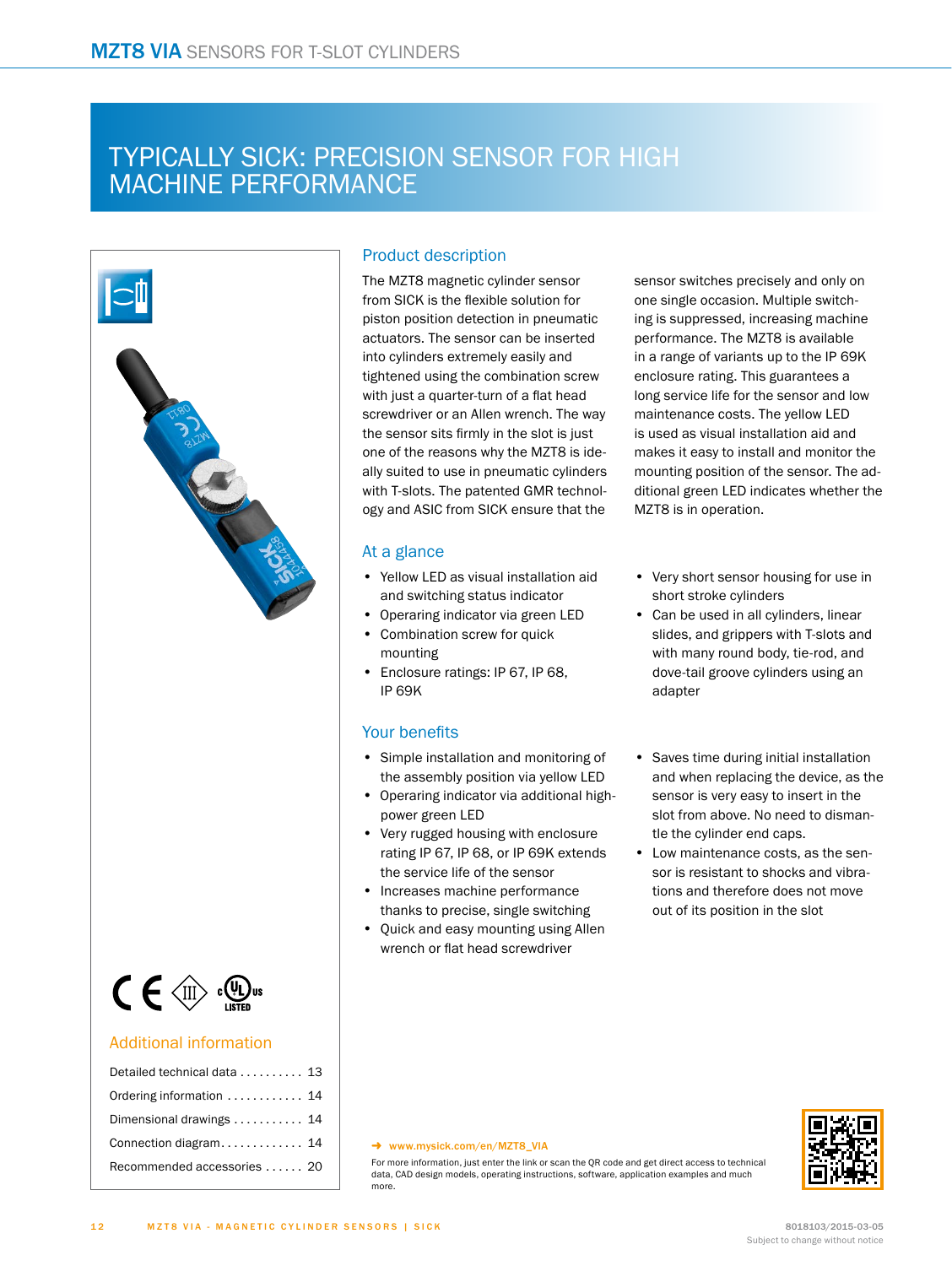# <span id="page-12-0"></span>Detailed technical data

### Features

| <b>Cylinder type</b>        | T-slot                                                                                                                                           |
|-----------------------------|--------------------------------------------------------------------------------------------------------------------------------------------------|
| Cylinder types with adapter | Profile cylinder<br>Tie rod cylinder<br>Roundbody cylinder<br>Cylinders with dovetail slots<br>SMC rail cylinder CDQ2<br>SMC rail cylinder ECDQ2 |
| <b>Housing length</b>       | $24 \text{ mm}$                                                                                                                                  |
| Output type                 | <b>PNP</b>                                                                                                                                       |
| Switching frequency typ.    | 1,000 Hz                                                                                                                                         |
| <b>Output function</b>      | N <sub>O</sub>                                                                                                                                   |
| <b>Enclosure rating</b>     | IP 68 <sup>1)</sup><br>IP 68 <sup>1)</sup> , IP 69K <sup>2)</sup>                                                                                |
| <b>Special features</b>     | Visual installation aid/LED indicator (yellow)<br>Power LED (green)                                                                              |

<sup>1)</sup> According to EN 60529 (IP67/IP68)

2) According to DIN 40050 (IP69K)

## Mechanics/electronics

| <b>Supply voltage</b>            | 10 V DC  30 V DC              |
|----------------------------------|-------------------------------|
| Power consumption <sup>1)</sup>  | $\leq 10$ mA                  |
| Voltage drop                     | $\leq$ 2.2 V                  |
| Output current I                 | $\leq 200$ mA                 |
| <b>Protection class</b>          | III                           |
| Magnetic field sensitivity, typ. | 2.6 <sub>mT</sub>             |
| Overrun distance typ.            | 3 mm                          |
| Hysteresis typ.                  | $\leq 0.5$ mT                 |
| Repeatability <sup>2)</sup>      | $\leq 0.1$ mT                 |
| Reverse polarity protection      | V                             |
| <b>Short-circuit protection</b>  | $\checkmark$                  |
| Power-up pulse protection        | $\checkmark$                  |
| Ambient operating temperature    | $-30 °C  +80 °C$              |
| Shock/vibration                  | 30 g, 11 ms / 10  55 Hz, 1 mm |
| <b>EMC</b>                       | According to EN 60947-5-2     |
| <b>Housing material</b>          | Plastic                       |
| <b>Housing cap material</b>      | <b>PA12</b>                   |
| <b>Cable material</b>            | <b>PUR</b>                    |
| <b>Conductor cross-section</b>   | $0.14 \text{ mm}^2$           |

<sup>1)</sup> Without load.

2) Ub and Ta constant.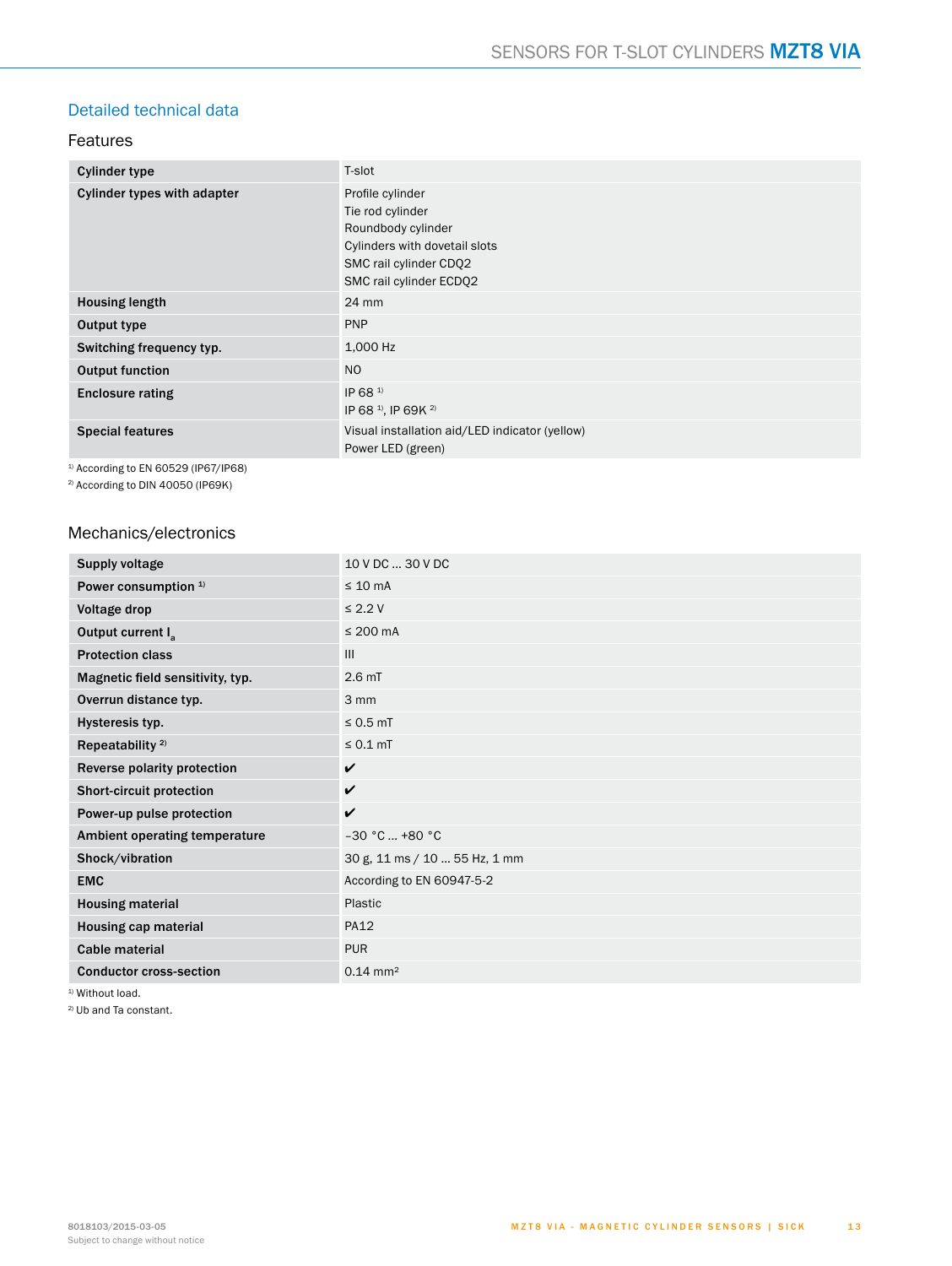# <span id="page-13-0"></span>Ordering information

# MZT8 VIA

- **Special features:** Visual installation aid/LED indicator (yellow); Power LED (green)
- **Overrun distance typ.:** 3 mm
- **Magnetic field sensitivity, min.:** 2.6 mT

| Output<br>type               | <b>Output</b><br><b>function</b> | <b>Connection type</b>                | Cable<br>material | <b>Enclosure</b><br>rating | <b>Connection</b><br>diagram | <b>Model name</b> | Part no. |
|------------------------------|----------------------------------|---------------------------------------|-------------------|----------------------------|------------------------------|-------------------|----------|
| N <sub>O</sub><br><b>PNP</b> |                                  | Cable, 3-wire, 2 m                    | <b>PVC</b>        | IP 68. IP 69K              | $Cd-001$                     | MZT8-2V6PSAKU0    | 1073265  |
|                              |                                  | Cable, 3-wire, 5 m                    | <b>PVC</b>        | IP 68. IP 69K              | $Cd-001$                     | MZT8-2V6PSAKUB    | 1073266  |
|                              |                                  | Cable, 3-wire, 10 m                   | <b>PVC</b>        | IP 68. IP 69K              | $Cd-OO1$                     | MZT8-2V6PSAKUD    | 1073267  |
|                              |                                  | Cable with connector M8, 3-pin, 0.3 m | <b>PVC</b>        | <b>IP 68</b>               | Cd-002                       | MZT8-2V6PSAKP0    | 1073264  |

#### <span id="page-13-1"></span>Dimensional drawings (Dimensions in mm (inch))

#### Cable



1 Connection

- 2 Fixing screw
- 3 Visual installation aid/LED indicator (yellow)

4 Power LED, green

5 Position sensor element; Overrun distance short: 2 mm

#### Cable with connector M8



1 Connection

2 Fixing screw

3 Visual installation aid/LED indicator (yellow)

4 Power LED, green

5 Position sensor element; Overrun distance short: 2 mm

# <span id="page-13-2"></span>Connection diagram

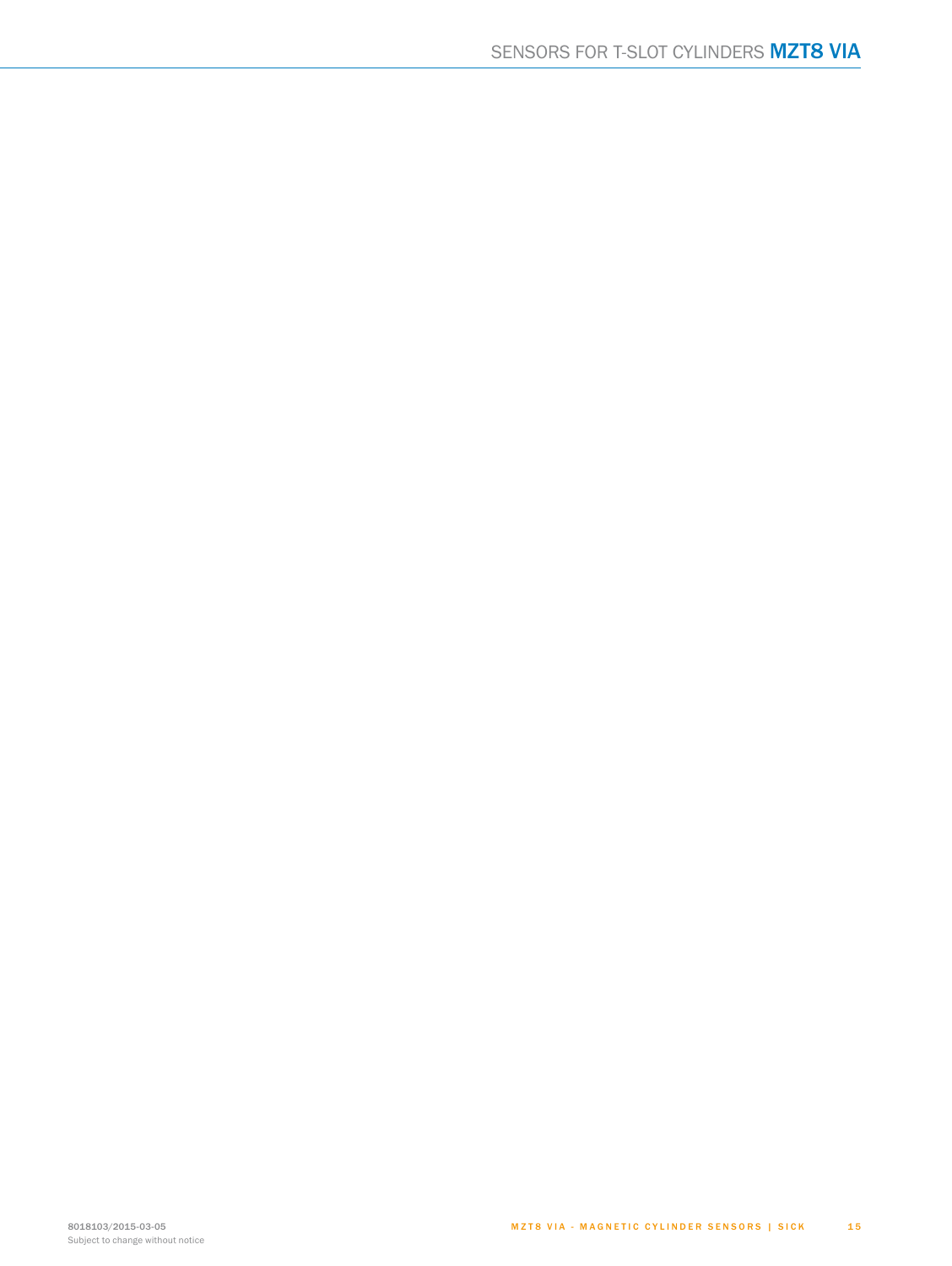# Typically SICK: maximum performance for explosive environments



# Product description

The MZT8 ATEX magnetic cylinder sensor from SICK is the flexible solution for piston position detection in pneumatic actuators in explosive environments. The NAMUR version meets the highest demands and fulfills the requirements of the top ATEX category 1D, 1G (dust and gas) for use in areas with con-

## At a glance

- Variants fulfill the requirements of ATEX categories 1D, 1G and 3D, 3G
- Combination screw for quick
- mounting
- Enclosure rating: IP 67
- Very short sensor housing for use in short stroke cylinders

# Your benefits

- Optimum explosion protection: NAMUR version for ATEX category 1D, 1G
- Quick and easy mounting using Allen wrench or flat head screwdriver

stant, long-term, or frequent explosive atmospheres. SICK has versions in the ATEX category 3D, 3G for use in areas with a lower risk of explosion. With this range of explosion-protected variants, the MZT8 ATEX is suitable for use in silo hatches, elevators, mills, or conveyors.

- Can be used in all cylinders, linear slides, and grippers with T-slots and with many round body, tie-rod, and dove-tail groove cylinders using an adapter
- Saves time during initial installation and when replacing the device, as the sensor is very easy to insert in the slot from above. No need to dismantle the cylinder end caps
- Low maintenance costs, as the sensor is resistant to shocks and vibrations and therefore does not move out of its position in the slot

#### → www.mysick.com/en/MZT8\_ATEX



For more information, just enter the link or scan the QR code and get direct access to technical data, CAD design models, operating instructions, software, application examples and much more.

| Detailed technical data 17  |
|-----------------------------|
| Ordering information  18    |
| Dimensional drawings  18    |
| Connection diagram 19       |
| Recommended accessories  20 |
|                             |

# Subject to change without notice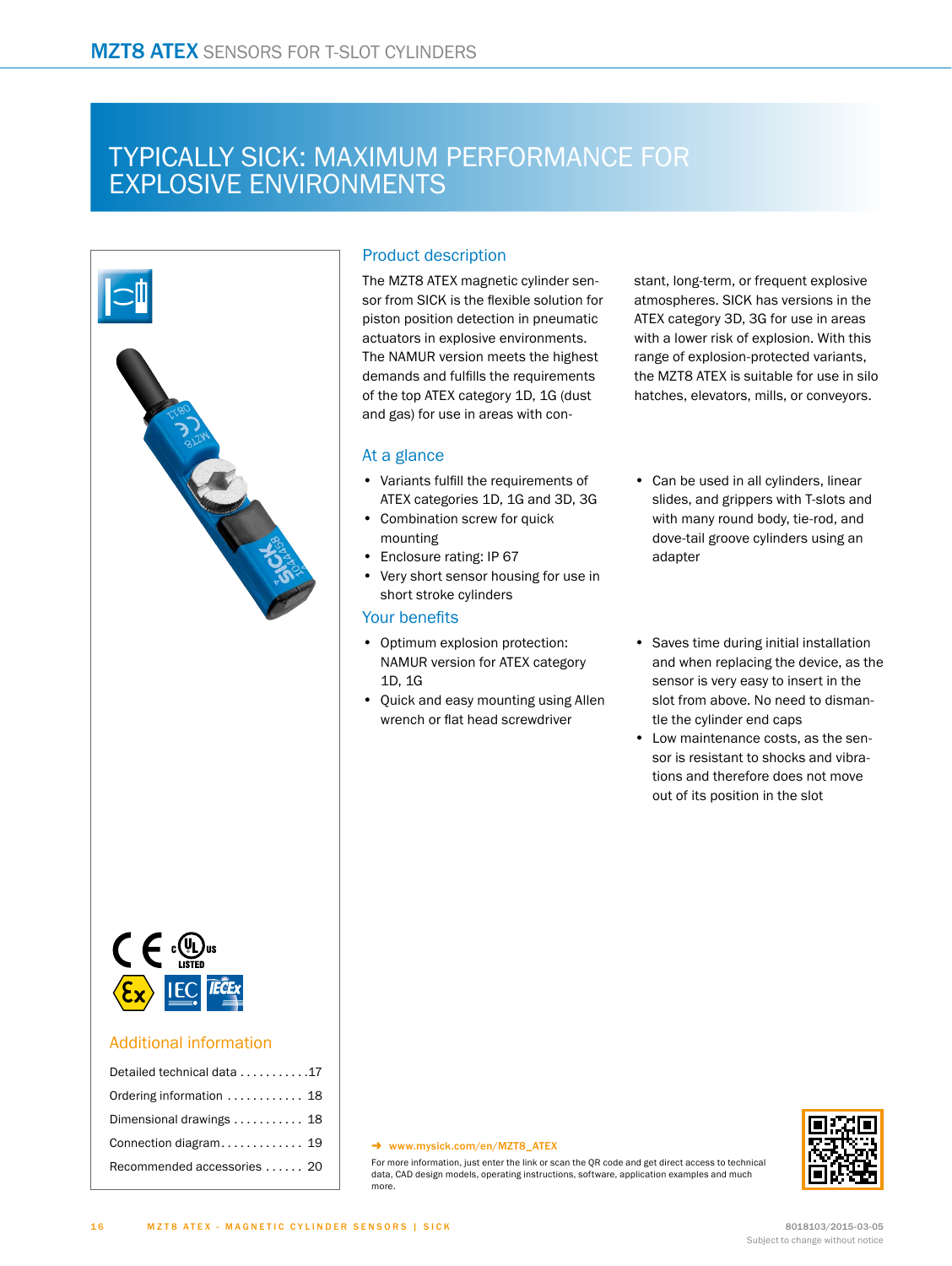# <span id="page-16-0"></span>Detailed technical data

### Features

|                                    | Namur, 1G, 1D                                                                                                                                    | 3G, 3D         |
|------------------------------------|--------------------------------------------------------------------------------------------------------------------------------------------------|----------------|
| <b>Cylinder type</b>               | T-slot                                                                                                                                           |                |
| <b>Cylinder types with adapter</b> | Profile cylinder<br>Tie rod cylinder<br>Roundbody cylinder<br>Cylinders with dovetail slots<br>SMC rail cylinder CDQ2<br>SMC rail cylinder ECDO2 |                |
| <b>Housing length</b>              | 24 mm                                                                                                                                            |                |
| Output type                        | NAMUR <sup>1)</sup>                                                                                                                              | PNP            |
| Switching frequency typ.           | 1.000 Hz                                                                                                                                         |                |
| <b>Output function</b>             | $\overline{\phantom{a}}$                                                                                                                         | N <sub>O</sub> |
| Enclosure rating <sup>2)</sup>     | <b>IP 67</b>                                                                                                                                     |                |

1) According NAMUR EN 60947-5-6. Using of isolated switch amplifier with certificates of conformity for explosion areas is recommended ( $U \le 20$  V;  $I \le 60$  mA; P  $\le 100$  mW). See "accessories" on page [21](#page-20-0).

2) According to EN 60529 (IP67/IP68).

#### Mechanics/electronics

|                                  | <b>Namur, 1G, 1D</b>                                  | 3G. 3D                                                          |
|----------------------------------|-------------------------------------------------------|-----------------------------------------------------------------|
| Supply voltage                   | 8.2 V DC  20 V DC <sup>1)</sup>                       | 10 V DC  26 V DC <sup>2)</sup>                                  |
| Power consumption 3)             | $\leq 10$ mA                                          |                                                                 |
| Voltage drop                     | $\leq 2.2 V$                                          |                                                                 |
| Output current $I_{a}$           | $\leq 60$ mA <sup>1)</sup>                            | ≤ 50 mA <sup>2)</sup>                                           |
| Hazardous area category          | 1G, 1D                                                | 3G, 3D                                                          |
| <b>ATEX marking</b>              | II 1G Ex ia IIC T4 Ga.<br>II 1D Ex ia IIIC T135 °C Da | II 3G Ex nA op is IIC T4 Gc X,<br>II 3D Ex to IIIC T135 °C Dc X |
| Magnetic field sensitivity, typ. | 2.8 <sub>mT</sub>                                     |                                                                 |
| Overrun distance typ.            | $9 \, \text{mm}$                                      |                                                                 |
| Hysteresis typ.                  | $\leq$ 0.5 mT                                         |                                                                 |
| Repeatability <sup>4)</sup>      | $\leq 0.1$ mT                                         |                                                                 |
| Reverse polarity protection      | $\checkmark$                                          |                                                                 |
| <b>Short-circuit protection</b>  | $\checkmark$                                          |                                                                 |
| Power-up pulse protection        | $\checkmark$                                          |                                                                 |
| Ambient operating temperature    | $-25 °C  +80 °C$                                      | $-20 °C  +50 °C$                                                |
| Shock/vibration                  | 30 g, 11 ms / 10  55 Hz, 1 mm                         |                                                                 |
| <b>EMC</b>                       | According to EN 60947-5-2                             |                                                                 |
| <b>Housing material</b>          | Plastic                                               |                                                                 |
| <b>Housing cap material</b>      | <b>PA12</b>                                           |                                                                 |
| Cable material                   | <b>PVC</b>                                            |                                                                 |
| <b>Conductor cross-section</b>   | $0.14 \text{ mm}^2$                                   |                                                                 |

 $^{\rm 1)}$  According NAMUR EN 60947-5-6. Using of isolated switch amplifier with certificates of conformity for explosion areas is recommended

(U ≤ 20 V; I ≤ 60 mA; P ≤ 100 mW). See "accessories" on page [21](#page-20-0).

<sup>2)</sup> Depend on ambient temperature. For details see operating instructions under "performance data of the sensor".

3) Without load.

4) Ub and Ta constant.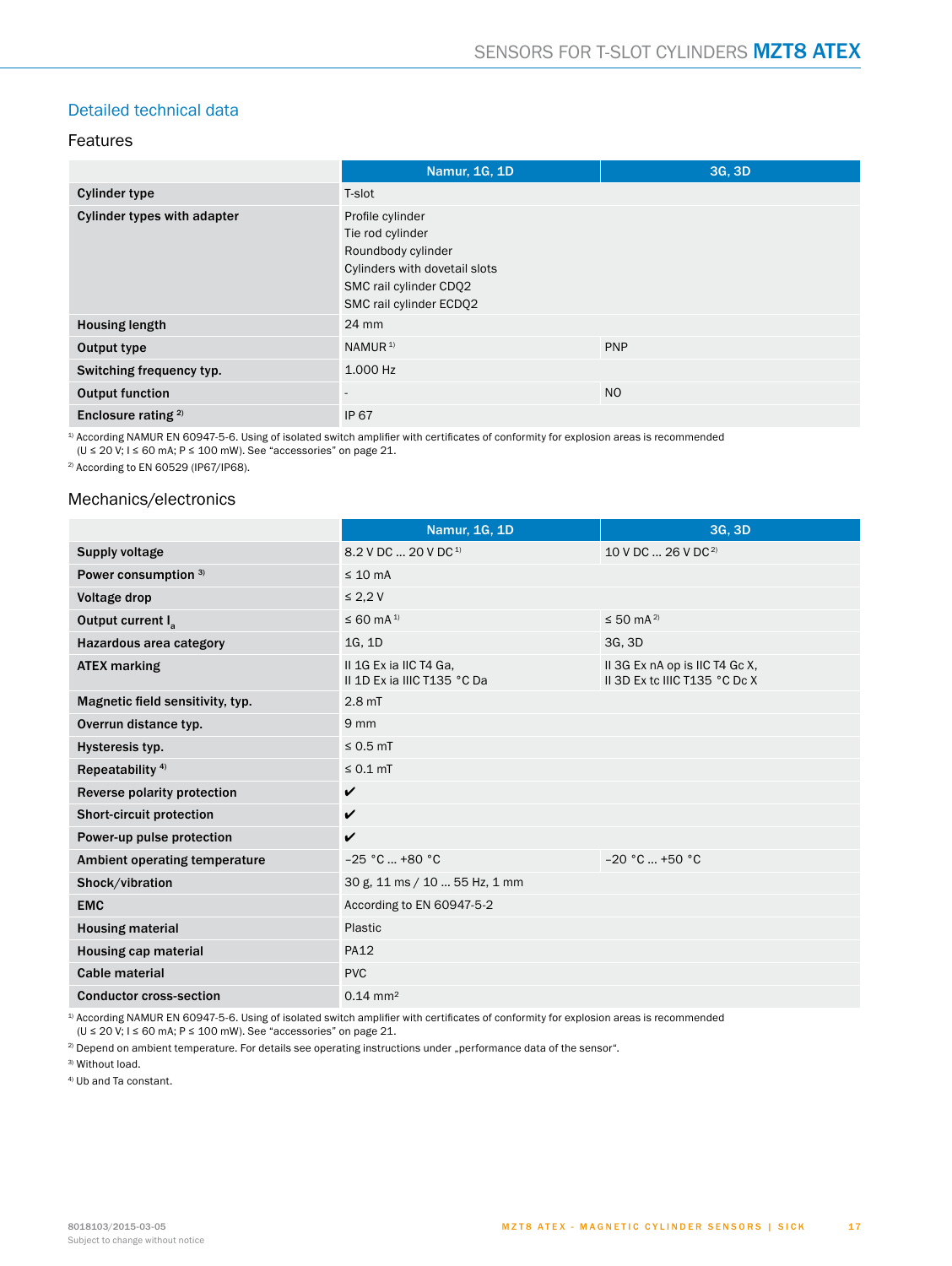# <span id="page-17-0"></span>Ordering information

MZT8 ATEX, Namur, 1G, 1D

- **Supply voltage:** 8.2 V DC ... 20 V DC 1)
- **Output current**  $I_a: \leq 60$  **mA<sup>1)</sup>**
- **Overrun distance typ.:** 9 mm
- **Magnetic field sensitivity, min.:** 2.8 mT

| <b>Output type</b> | <b>Connection type</b>                                       | Cable<br>material | <b>Enclosure</b><br>rating | <b>Connection</b><br>diagram | <b>Model name</b> | Part no. |
|--------------------|--------------------------------------------------------------|-------------------|----------------------------|------------------------------|-------------------|----------|
|                    | Cable, 2-wire, 2 m                                           | <b>PVC</b>        | <b>IP 67</b>               | Cd-305                       | MZT8-2V8-N-KW0    | 1069424  |
|                    | Cable, 2-wire, 3 m                                           | <b>PVC</b>        | <b>IP 67</b>               | $Cd-305$                     | MZT8-2V8-N-KWA    | 1070456  |
|                    | Cable, 2-wire, 5 m                                           | <b>PVC</b>        | <b>IP 67</b>               | $Cd-305$                     | MZT8-2V8-N-KWB    | 1070461  |
|                    | Cable, 2-wire, 6 m                                           | <b>PVC</b>        | <b>IP 67</b>               | Cd-305                       | MZT8-2V8-N-KWDS01 | 1070462  |
|                    | Cable, 2-wire, 7 m                                           | <b>PVC</b>        | <b>IP 67</b>               | Cd-305                       | MZT8-2V8-N-KWDS02 | 1070463  |
| NAMUR <sup>1</sup> | Cable, 2-wire, 10 m                                          | <b>PVC</b>        | <b>IP 67</b>               | Cd-305                       | MZT8-2V8-N-KWDS03 | 1070464  |
|                    | Cable with connector M8, 2-pin, 0.3 m                        | <b>PVC</b>        | <b>IP 67</b>               | Cd-306                       | MZT8-2V8-N-KP0    | 1070465  |
|                    | Cable with connector M8, 2-pin,<br>with knurled nuts, 0.5 m  | <b>PVC</b>        | <b>IP 67</b>               | $Cd-306$                     | MZT8-2V8-N-KR0    | 1070466  |
|                    | Cable with connector M12, 2-pin.<br>with knurled nuts, 0.3 m | <b>PVC</b>        | <b>IP 67</b>               | Cd-306                       | MZT8-2V8-N-KO0    | 1070467  |

1) According NAMUR EN 60947-5-6. Using of isolated switch amplifier with certificates of conformity for explosion areas is recommended (U ≤ 20 V; I ≤ 60 mA; P ≤ 100 mW). See "accessories" on page [21.](#page-20-0)

## MZT8 ATEX, 3G, 3D

- **Supply voltage:** 10 V DC ... 26 V DC 1)
- Output current  $I_a: \leq 50$  mA<sup>1)</sup>
- **Overrun distance typ.:** 9 mm
- **Magnetic field sensitivity, min.:** 2.8 mT

| Output<br>type | Output<br>function | <b>Connection type</b>                                       | Cable<br>material | <b>Enclosure</b><br>rating | <b>Connection</b><br>diagram | <b>Model name</b> | Part no. |
|----------------|--------------------|--------------------------------------------------------------|-------------------|----------------------------|------------------------------|-------------------|----------|
|                |                    | Cable, 3-wire, 2 m                                           | <b>PVC</b>        | <b>IP 67</b>               | Cd-307                       | MZT8-03VPS-KWX    | 1073405  |
| <b>PNP</b>     | N <sub>O</sub>     | Cable with connector M8, 3-pin,<br>with knurled nuts, 0.3 m  | <b>PVC</b>        | <b>IP 67</b>               | $Cd-308$                     | MZT8-03VPS-KRX    | 1073406  |
|                |                    | Cable with connector M12, 3-pin,<br>with knurled nuts, 0.3 m | <b>PVC</b>        | <b>IP 67</b>               | $Cd-308$                     | MZT8-03VPS-KOX    | 1073407  |

<sup>1)</sup> Depend on ambient temperature. For details see operating instructions under "performance data of the sensor".

 $\overline{\mathbf{4}}$ 

 $\ddot{\bm{3}}$ 

 $\frac{24}{(9.45)}$ 

#### <span id="page-17-1"></span>Dimensional drawings (Dimensions in mm (inch))

Cable



1 Connection

- 2 Fixing screw
- 3 LED indicator
- 4 Position sensor element; Overrun distance short: 2 mm; Overrun distance long: 1.7 mm

Cable with connector M8



1 Connection

- 2 Fixing screw
- 3 LED indicator

4 Position sensor element; Overrun distance short: 2 mm; Overrun distance long: 1.7 mm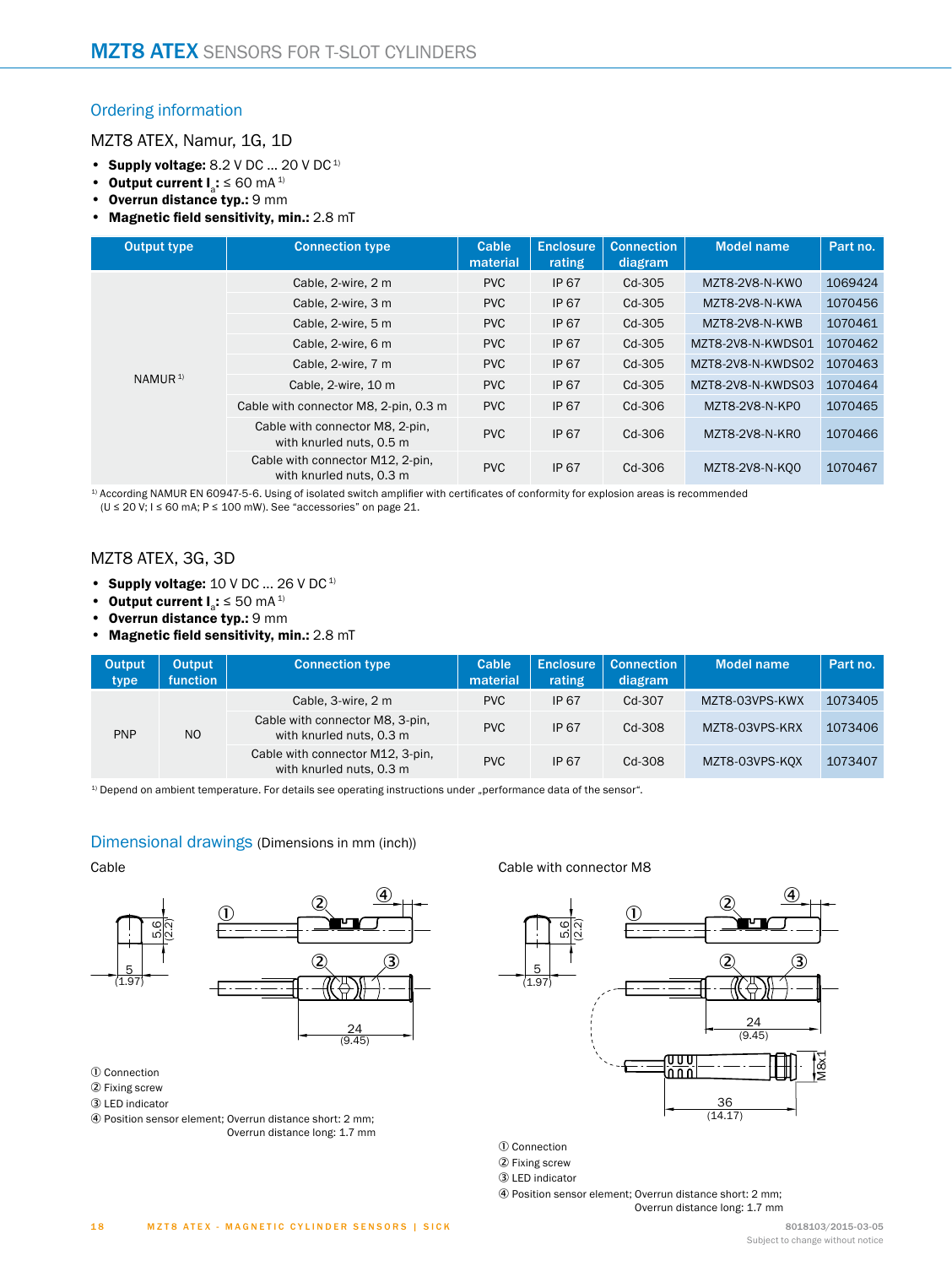Cable with connector M8, with knurled nuts



1 Connection

- 2 Fixing screw
- 3 LED indicator
- 4 Position sensor element; Overrun distance short: 2 mm; Overrun distance long: 1.7 mm

# <span id="page-18-0"></span>Connection diagram

Cd-305





Cd-307



#### Cable with connector M12



1 Connection

2 Fixing screw

3 LED indicator

4 Position sensor element; Overrun distance short: 2 mm; Overrun distance long: 1.7 mm

Cd-306



Cd-308

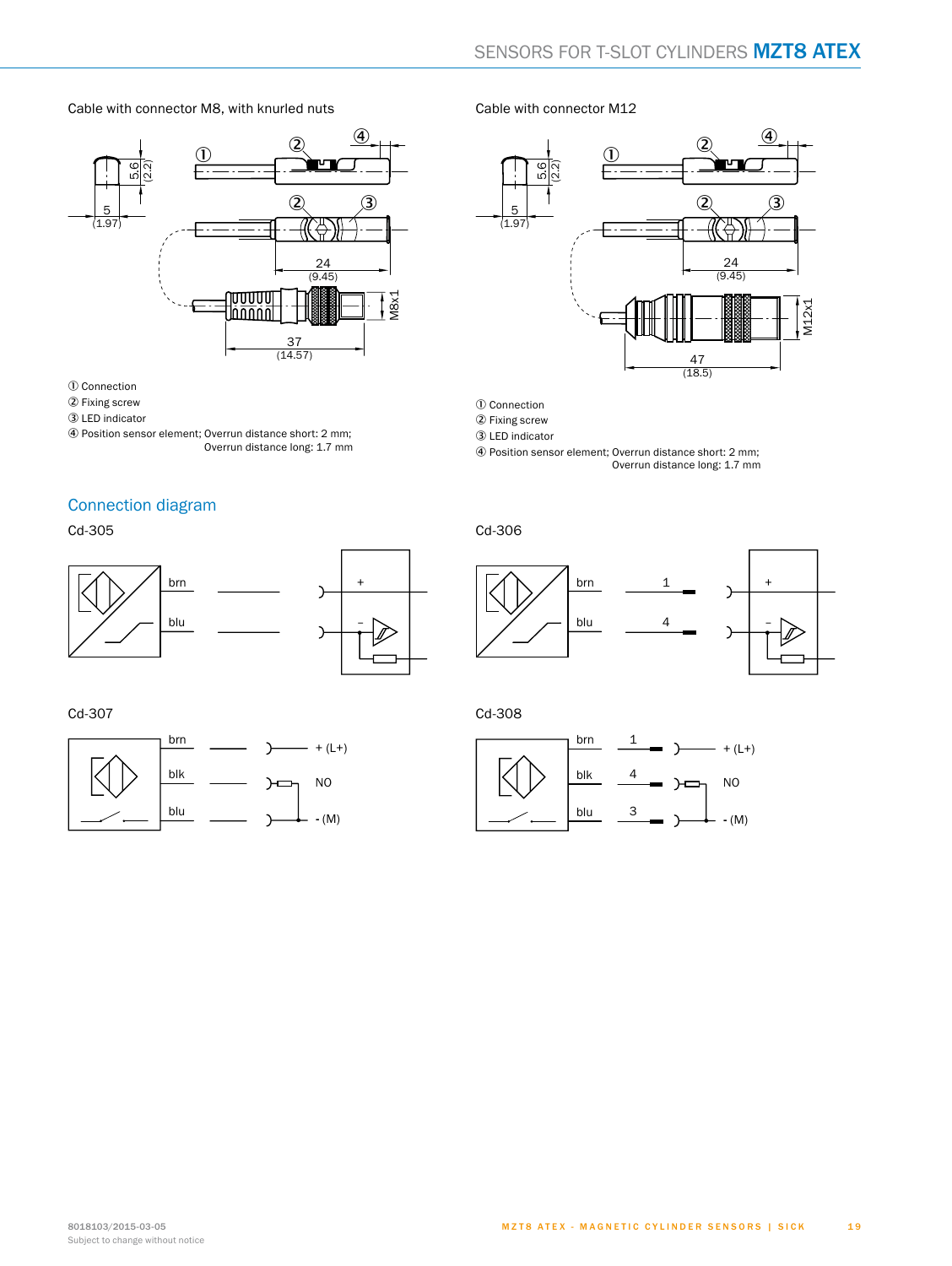# <span id="page-19-0"></span>Recommended accessories

# Brackets for cylinder sensors

For cylinders with dovetail-slot

| Figure | <b>Material</b> | <b>Description</b>                               | Model name  | Part no. |
|--------|-----------------|--------------------------------------------------|-------------|----------|
|        | Aluminum        | Mounting bracket for cylinder with dovetail slot | BEF-KHZ-ST1 | 2022703  |

#### For profile cylinders and tie-rod cylinders

| <b>Figure</b> | <b>Material</b> | <b>Description</b>                                                    | Model name  | Part no. |
|---------------|-----------------|-----------------------------------------------------------------------|-------------|----------|
|               | Zinc diecast    | Mounting bracket for integrated profile cylinder/<br>tie-rod cylinder | BEF-KHZ-PT1 | 2022702  |

#### For round body cylinders

| <b>Figure</b> | <b>Material</b>          | <b>Description</b>                                                         | Model name      | Part no. |
|---------------|--------------------------|----------------------------------------------------------------------------|-----------------|----------|
|               |                          | Mounting bracket on round body cylinder with diameter<br>of 8 mm to 25 mm  | BEF-KHZ-RT1-25  | 5311171  |
|               | Plastic, stainless steel | Mounting bracket on round body cylinder with diameter<br>of 8 mm to 63 mm  | BEF-KHZ-RT1-63  | 5311172  |
|               |                          | Mounting bracket on round body cylinder with diameter<br>of 8 mm to 130 mm | BEF-KHZ-RT1-130 | 5311506  |

#### For SMC rails CDQ2 (T-slot)

| Figure                      | <b>Material</b> | <b>Description</b>                                          | Model name  | Part no. |
|-----------------------------|-----------------|-------------------------------------------------------------|-------------|----------|
| <b>ALC</b><br>$\mathcal{A}$ | Aluminum        | Mounting bracket for mounting on SMC rails CDO2<br>(T-slot) | BEF-KHZ-TT2 | 2046440  |

#### For SMC rails ECDQ2 (T-slot)

| Figure | <b>Material</b> | <b>Description</b>                                           | Model name  | Part no. |
|--------|-----------------|--------------------------------------------------------------|-------------|----------|
| $\sim$ | Aluminum        | Mounting bracket for mounting on SMC rails ECDO2<br>(T-slot) | BEF-KHZ-TT1 | 2046439  |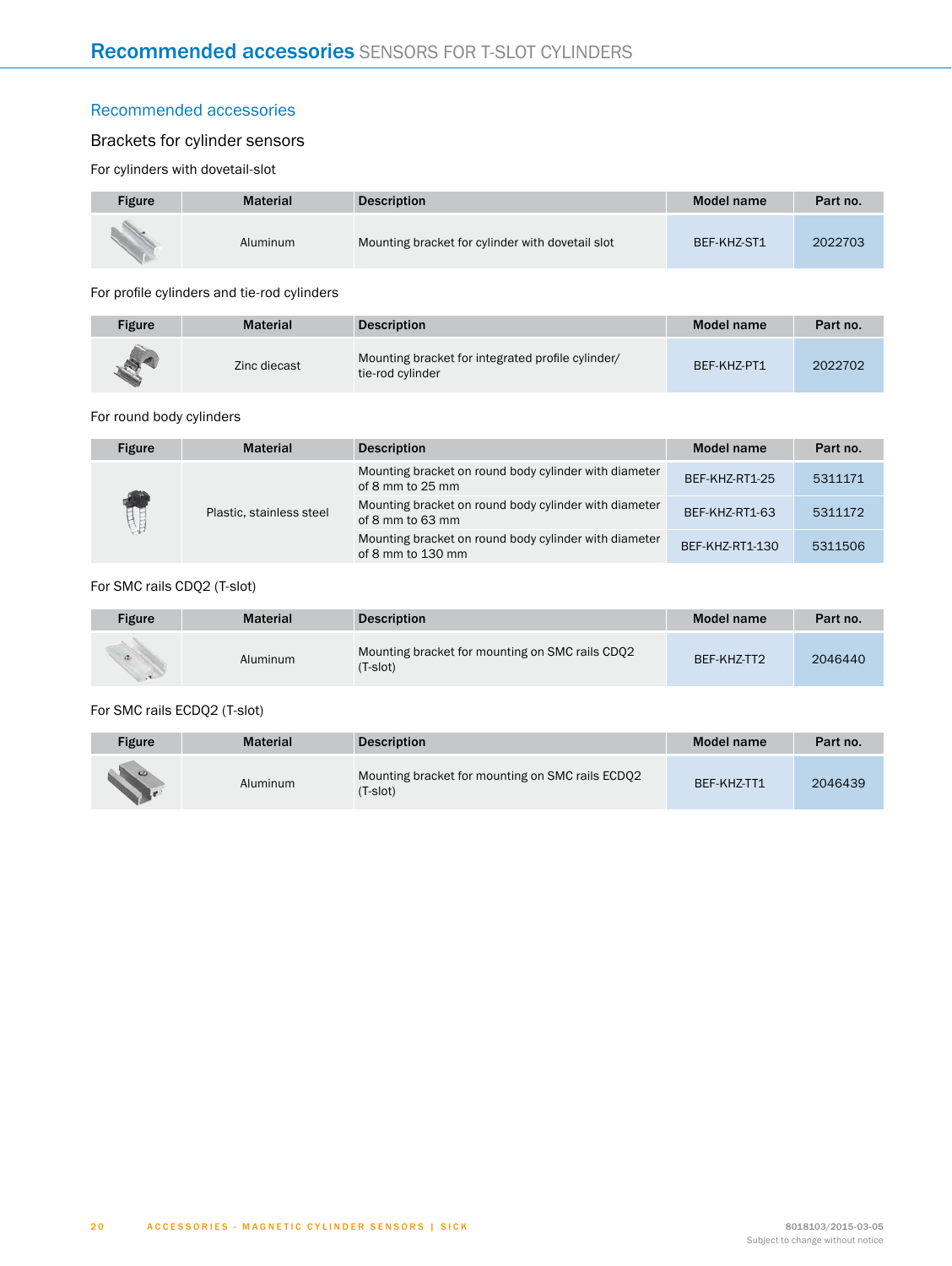# Plug connectors and cables

#### Connecting cables with female connector

M12, 3-pin, PUR, halogen-free

| <b>Figure</b> | <b>Connection type head A</b> | <b>Connection type head B</b> | <b>Connecting cable</b> | Model name     | Part no. |
|---------------|-------------------------------|-------------------------------|-------------------------|----------------|----------|
|               | Female connector, M12,        | Cable, open conductor heads   | 2 m, 3-wire             | DOL-1203-G02MC | 6039075  |
|               | 3-pin, straight, unshielded   |                               | 5 m, 3-wire             | DOL-1203-G05MC | 6039076  |
|               | Female connector, M12,        |                               | 2 m, 3-wire             | DOL-1203-W02MC | 6039078  |
|               | 3-pin, angled, unshielded     | Cable, open conductor heads   | 5 m, 3-wire             | DOL-1203-W05MC | 6039079  |

#### M8, 3-pin, PVC, chemical resistant

| <b>Figure</b> | <b>Connection type head A</b> | <b>Connection type head B</b> | <b>Connecting cable</b> | <b>Model name</b> | Part no. |
|---------------|-------------------------------|-------------------------------|-------------------------|-------------------|----------|
|               | Female connector, M8, 3-pin,  | Cable, open conductor heads   | $2 m. 3-wire$           | DOL-0803-G02M     | 6010785  |
|               | straight, unshielded          |                               | $5m.3-wire$             | DOL-0803-G05M     | 6022009  |
|               | Female connector, M8, 3-pin,  | Cable, open conductor heads   | $2 m. 3-wire$           | DOL-0803-W02M     | 6008489  |
|               | angled, unshielded            |                               | 5 m. 3-wire             | DOL-0803-W05M     | 6022010  |

Female connectors (ready to assemble)

M8, 3-pin

| <b>Figure</b> | <b>Connection type head A</b>                        | <b>Connection type head B</b> | Model name | Part no. |
|---------------|------------------------------------------------------|-------------------------------|------------|----------|
|               | Female connector, M8, 3-pin, straight,<br>unshielded | Screw-type terminals          | DOS-0803-G | 7902077  |
|               | Female connector, M8, 3-pin, angled,<br>unshielded   | Pin penetration               | DOS-0803-W | 7902078  |

Male connectors (ready to assemble)

M8, 3-pin

| <b>Figure</b> | <b>Connection type head A</b>                      | <b>Connection type head B</b> | Model name | Part no. |
|---------------|----------------------------------------------------|-------------------------------|------------|----------|
|               | Male connector, M8, 3-pin, straight,<br>unshielded | Screw-type terminals          | STE-0803-G | 6037322  |

# <span id="page-20-0"></span>**Other**

#### Switching unit MZT8 NAMUR

| <b>Figure</b> | <b>Description</b>                              | <b>Model name</b> | Part no. |
|---------------|-------------------------------------------------|-------------------|----------|
|               | Switching unit MZT8 NAMUR, 115 V, 1.5 VA, 3-pin | <b>EN2-2EX-1</b>  | 6041096  |
|               | Switching unit MZT8 NAMUR, 24 V, 0.7 W, 2-pin   | <b>EN2-2EX-3</b>  | 6041095  |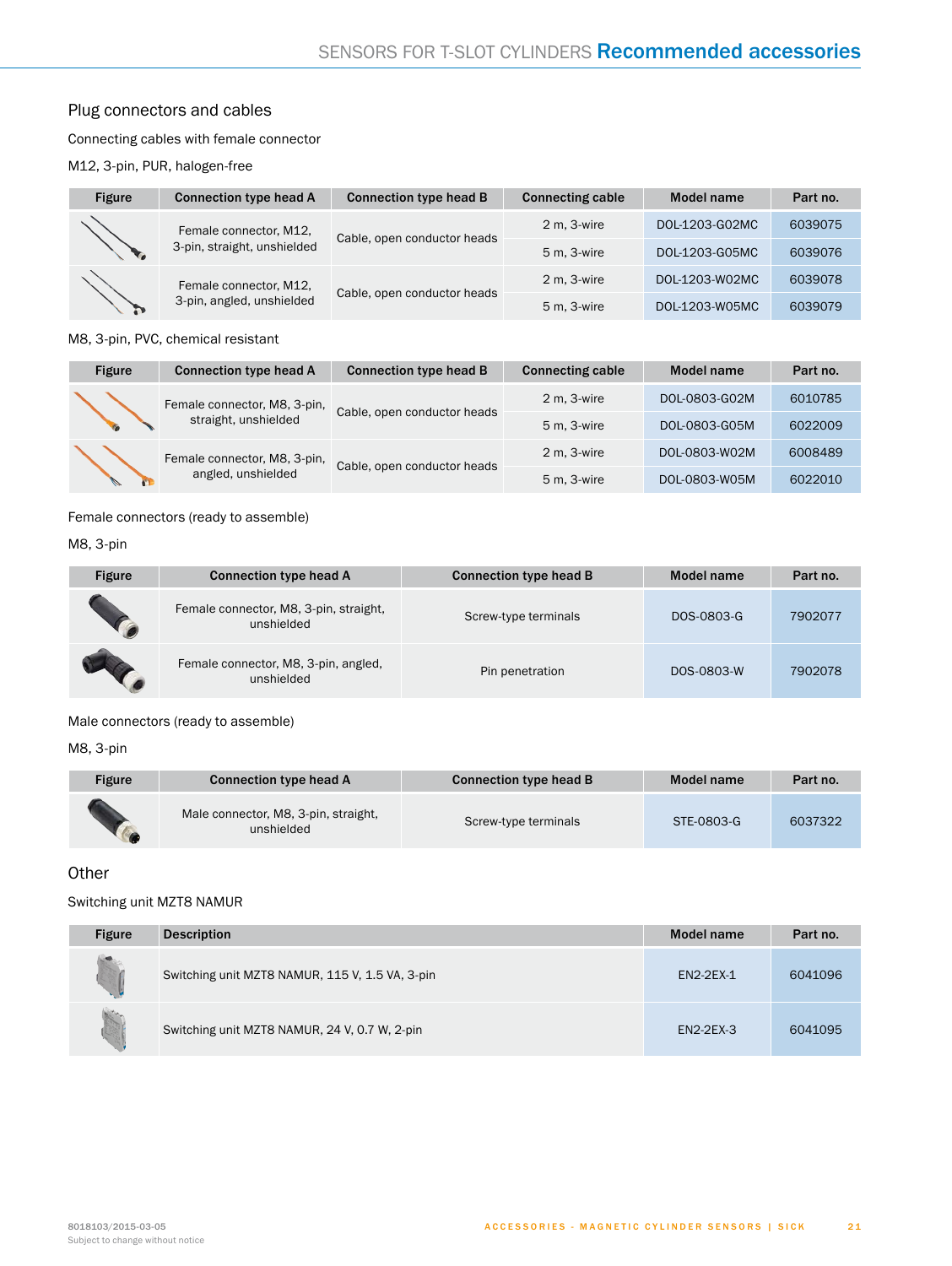# Dimensional drawings accessories

# Brackets for cylinder sensors

For cylinders with dovetail-slot

BEF-KHZ-ST1



For profile cylinders and tie-rod cylinders BEF-KHZ-PT1





1 Sensoradapter with T-Slot for magn.Cylilndersensors

2 Fixing for cable <Ø3,2mm ( 0.126 inch)

3 Cylinderadapter

4 Mounting screws M5

#### For round body cylinders

#### BEF-KHZ-RT1-130 / BEF-KHZ-RT1-25 / BEF-KHZ-RT1-63

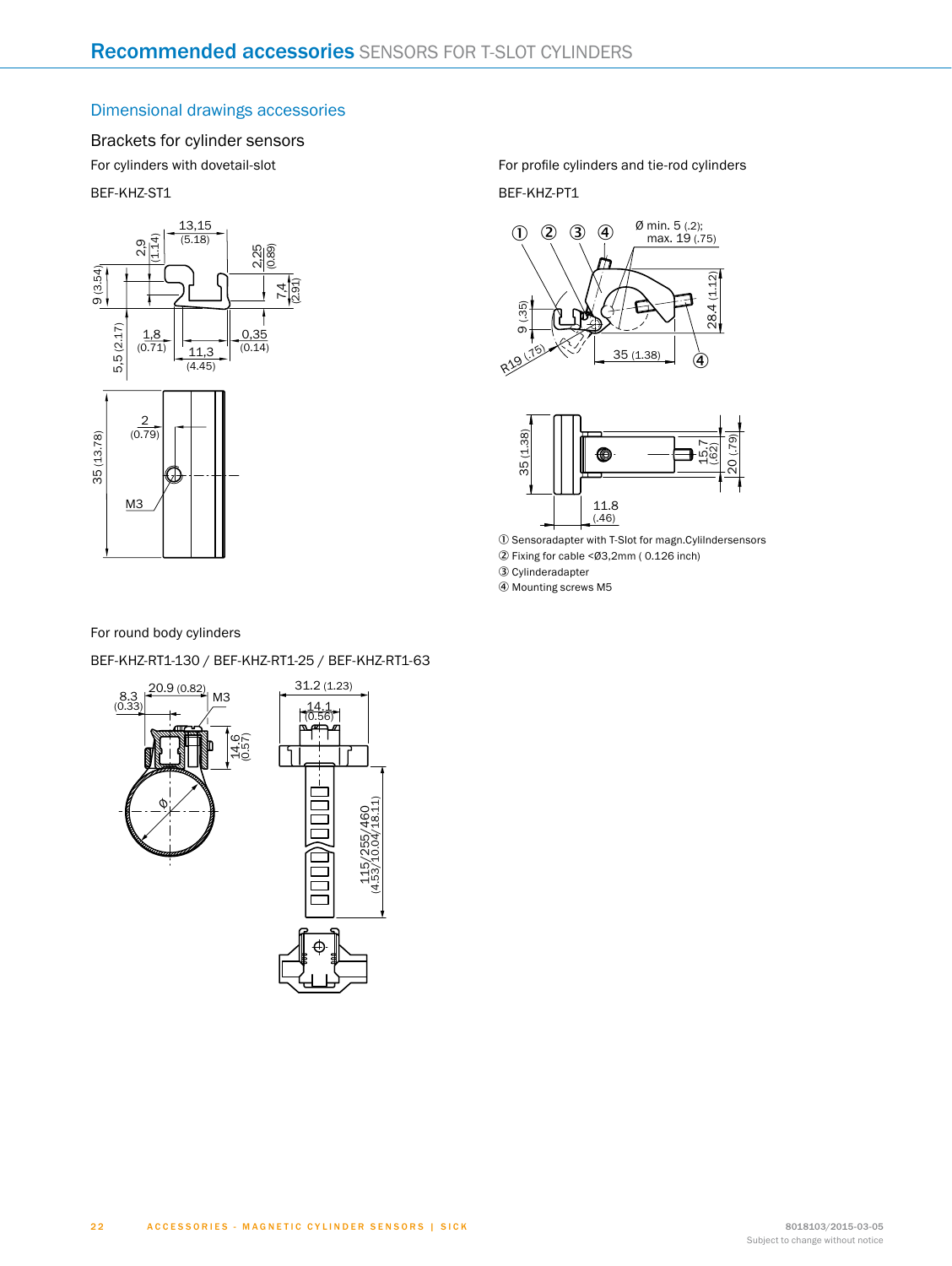For SMC rails CDQ2 (T-slot)

BEF-KHZ-TT2





For SMC rails ECDQ2 (T-slot)

BEF-KHZ-TT1

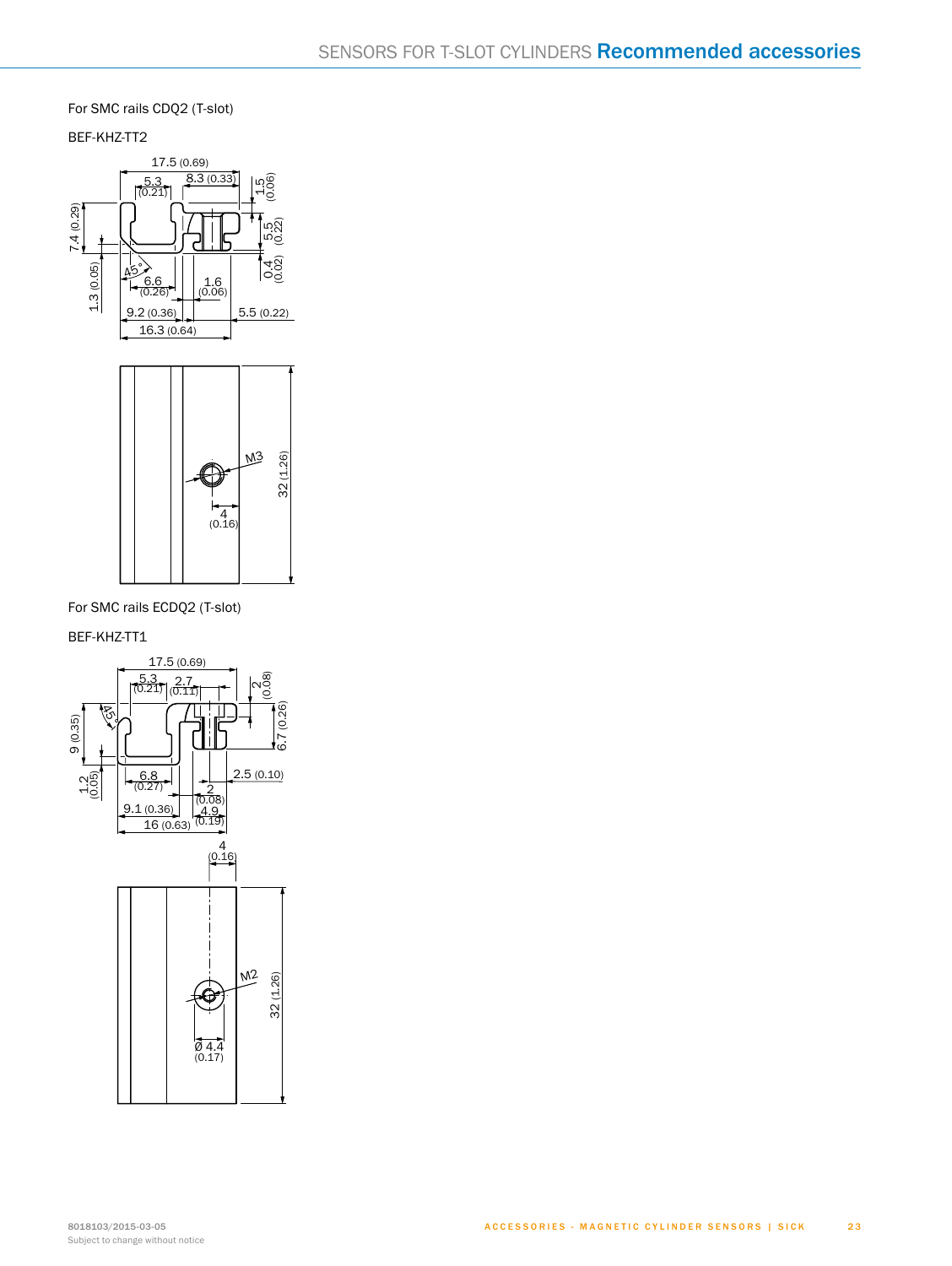### Plug connectors and cables

Connecting cables with female connector

M12, 3-pin, PUR, halogen-free

DOL-1203-G02MC / DOL-1203-G05MC



DOL-1203-W02MC / DOL-1203-W05MC



M8, 3-pin, PVC, chemical resistant

DOL -0803-GxxM





DOS-0803-W

Ø 13 (0.51) 41.5 (1.63)

रेला

cable diameter 4 to 5 mm (0.16 to 0.20 inch)

 $3 / 1$ 4

Female connectors (ready to assemble)

M8, 3-pin

#### DOS -0803-G



Male connectors (ready to assemble)

M8, 3-pin

2 4

STE -0803-G

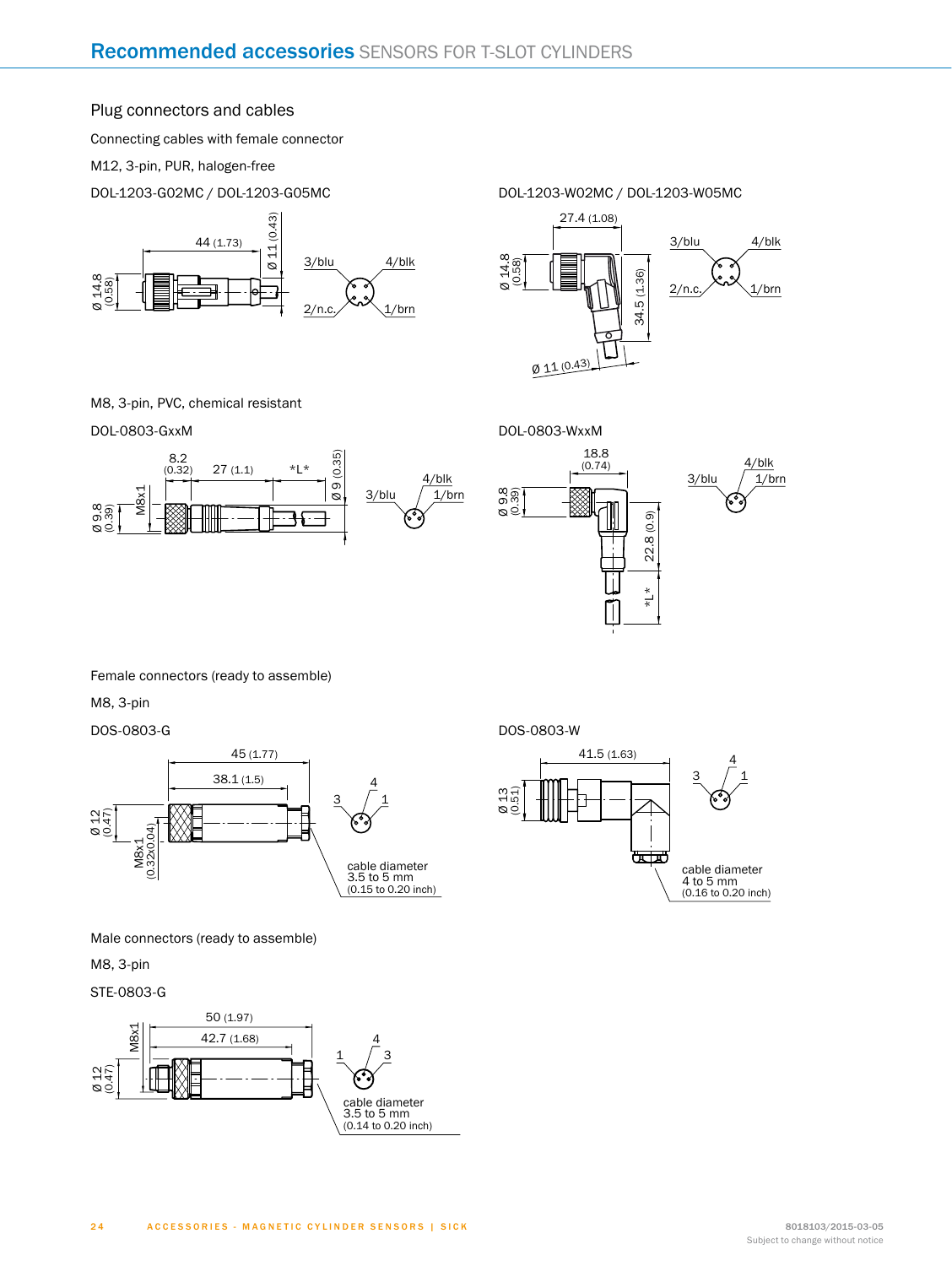# **Other**

Switching unit MZT8 NAMUR

EN2-2EX-1



EN2-2EX-3

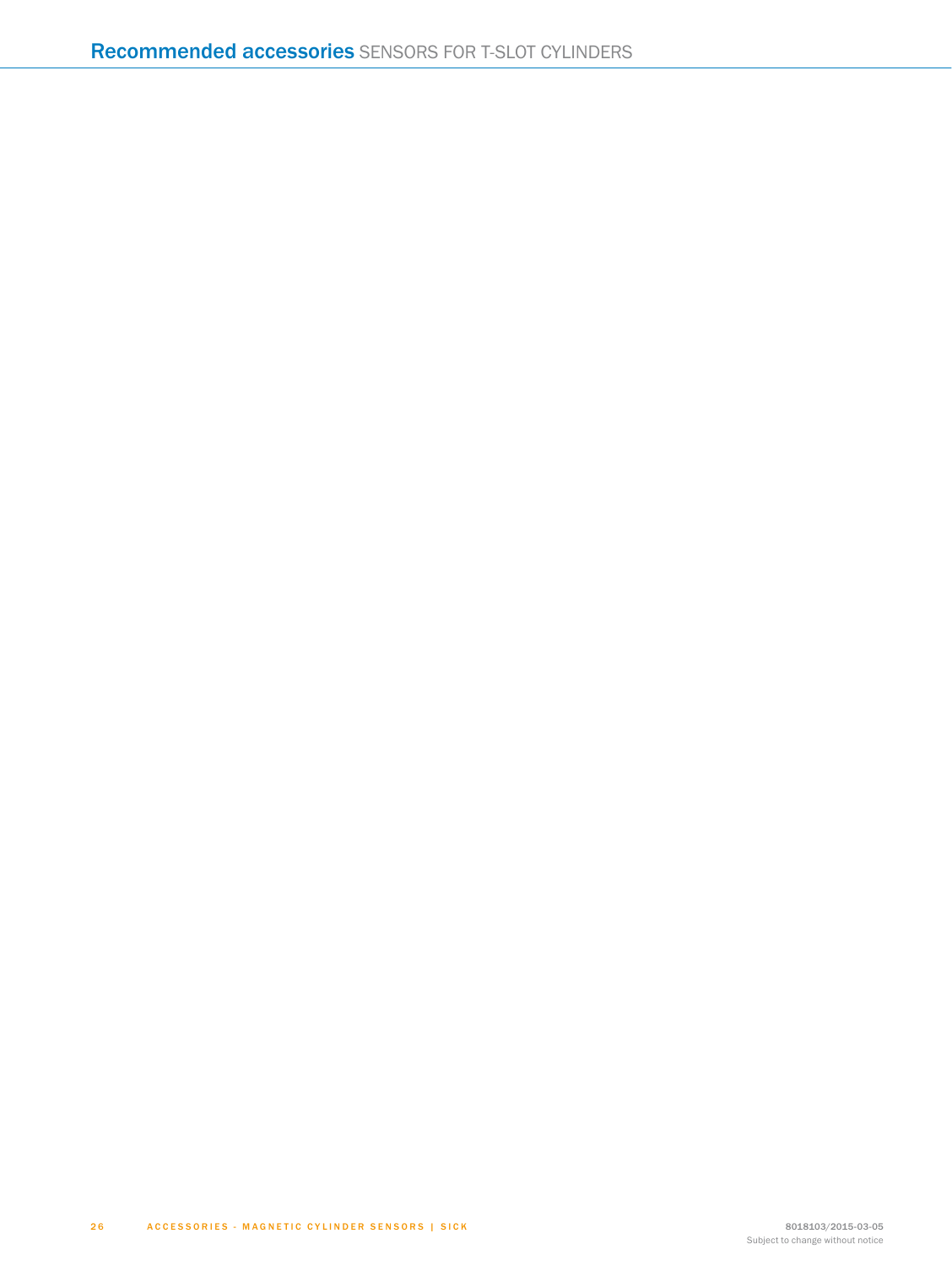# www.mysick.com – search online and order

Search online quickly and safely - with the SICK "Finders" Efficiency - with the e-commerce tools from SICK



Product Finder: We can help you to quickly target the product that best matches your application.

Applications Finder: Select the application description on the basis of the challenge posed, industrial sector, or product group.

Literature Finder: Go directly to the operating instructions, technical information, and other literature on all aspects of products from SICK.

These and other "Finders" at  $\rightarrow$  www.mysick.com



Find out prices and availability: Determine the price and possible delivery date of your desired product simply and quickly at any time.

Request or view a quote: You can have a quote generated online here. Every quote is confirmed to you via e-mail.

Order online: You can go through the ordering process in just a few steps.

# SERVICES FOR MACHINES AND SYSTEMS: SICK LifeTime Services

Our comprehensive and versatile LifeTime Services are the perfect addition to the comprehensive range of products from SICK. The services range from product-independent consulting to traditional product services.



Consulting & Design Safe and professional



Product & System Support Reliable, fast and on-site



Verification & Optimization Safe and regularly inspected



Upgrade & Retrofits Easy, safe, economical



Training & Education Practical, focused and professional